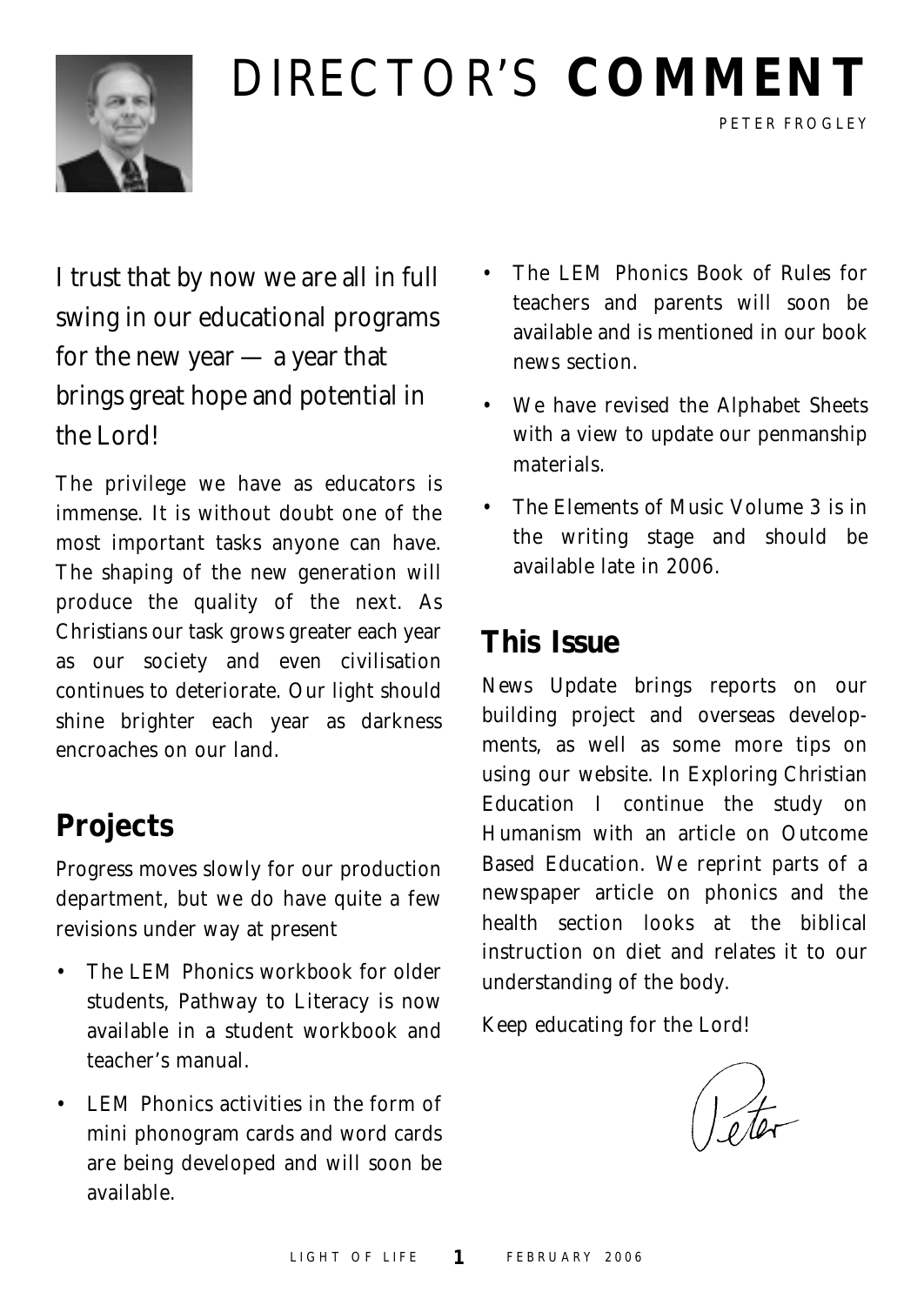

# NEWS **UPDATE**

#### **CHESS 2006**

Arrangements have already been made for CHESS Seminars in 2006 in all state capitals and several regional cities. Details and application forms are found in the event calendar at the back.

If you are interested in hosting a CHESS in your area in 2006 please contact the



#### **LEM Building Project**

As we reported last issue, we are now established in our new building at 200 Florey Drive, Charnwood. We praise God for His faithfulness to us in being able to achieve this goal.

We are currently in negotiations with the ACT Government to procure a refund on all or some of the offsite works, which amounted to around \$100,000 over original estimates. When this matter is settled we are believing God that the building will soon be debt free.

If you would still like to assist we would welcome further tax deductible gifts to help reduce our debt.

#### **Papua New Guinea**

#### *Report from Mesia Novau in Port Moresby*

In November the Principal of Coronation Primary School found out that her senior students in Grades 5, 6 and 7 were not performing at the level of expectations. She asked me to meet with parents and discuss the issue of LEM Phonics tutorials. On Monday 9 January 2006 I started with ten students and the students are just enjoying LEM Phonics. A teacher told me this afternoon that more children will be coming in the next two weeks.

Fr James Uravil is the President of the Catholic Theological Institute. He invited me to his office and told me the sad story of the Grade 12 students who are enrolled at the Institute for Studies. He told me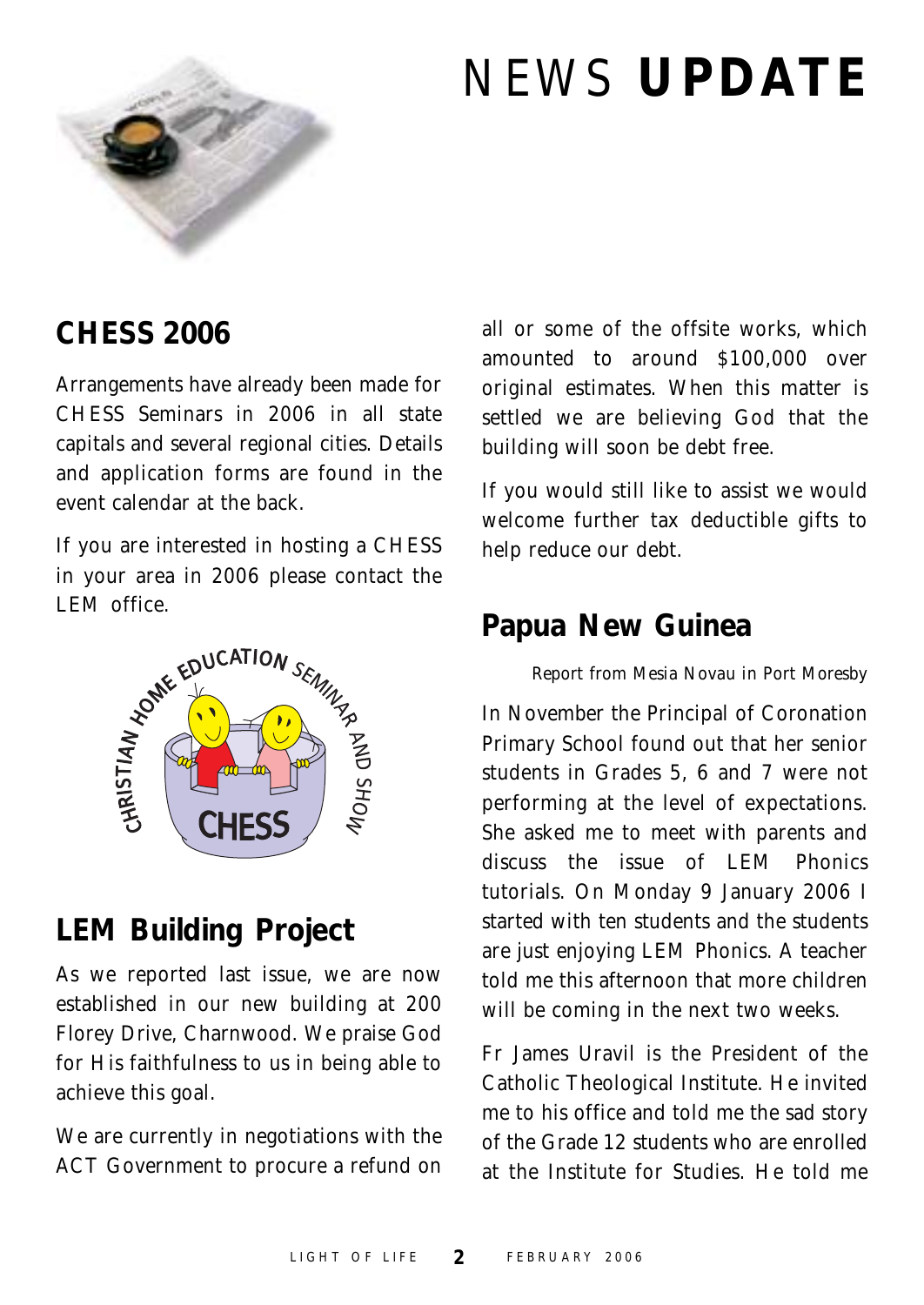that the level of competence in English among his students was very low indeed.

Fr James asked me if I could do Diagnostic Tests in Vocabulary and Grammar to be given to the new intake of students in February.

In February I have been invited to address the parents at Eki Vaki Primary School to talk to them about LEM Phonics.



Teaching students in Ruicheng, China

Gabriel Waine (in Lae) has informed me that some of the professional teachers and parents in the Chimbu Province Schools are dropping the OBE Curriculum and want their children to be enrolled in schools using LEM Phonics. He said one of the officials in their graduation ceremony told the gathered crowd that all children must enrol in LEM Phonics now.

*Peter Frogley is planning a visit to PNG in April for further LEM Phonics teacher training.*

#### **China, India, Peru**

#### *Report from Peter Frogley*

In November I visited the teacher's college in Ruicheng, **China** and made a quick visit to the LEM Phonics office in Beijing. Schools in China seemed to have slowed somewhat as a result of policies, but the team there are doing good work in education. There are plans to increase the

tutoring aspect of English training and this project is proceeding well.

The development of LEM Phonics in **India** continues to move in a positive direction. I had good discussions with the leaders and began to formulate a plan whereby LEM Phonics could be established in India. Evelyn Garrard has just returned from five weeks in India where she worked with a group of teachers assisting them to teach the LEM Phonics program. One of the needs in China, India and PNG is for native English speakers who can instruct in the LEM Phonics program and we would be pleased to hear from anyone who feels a call to teach LEM Phonics in one of these nations.

On 3 February I leave for **Peru**, where I will be involved in three LEM Christian education conferences — in Arequipa (southern highlands), Trujillo (north coast) and Lima (the capital). Bob Relyea has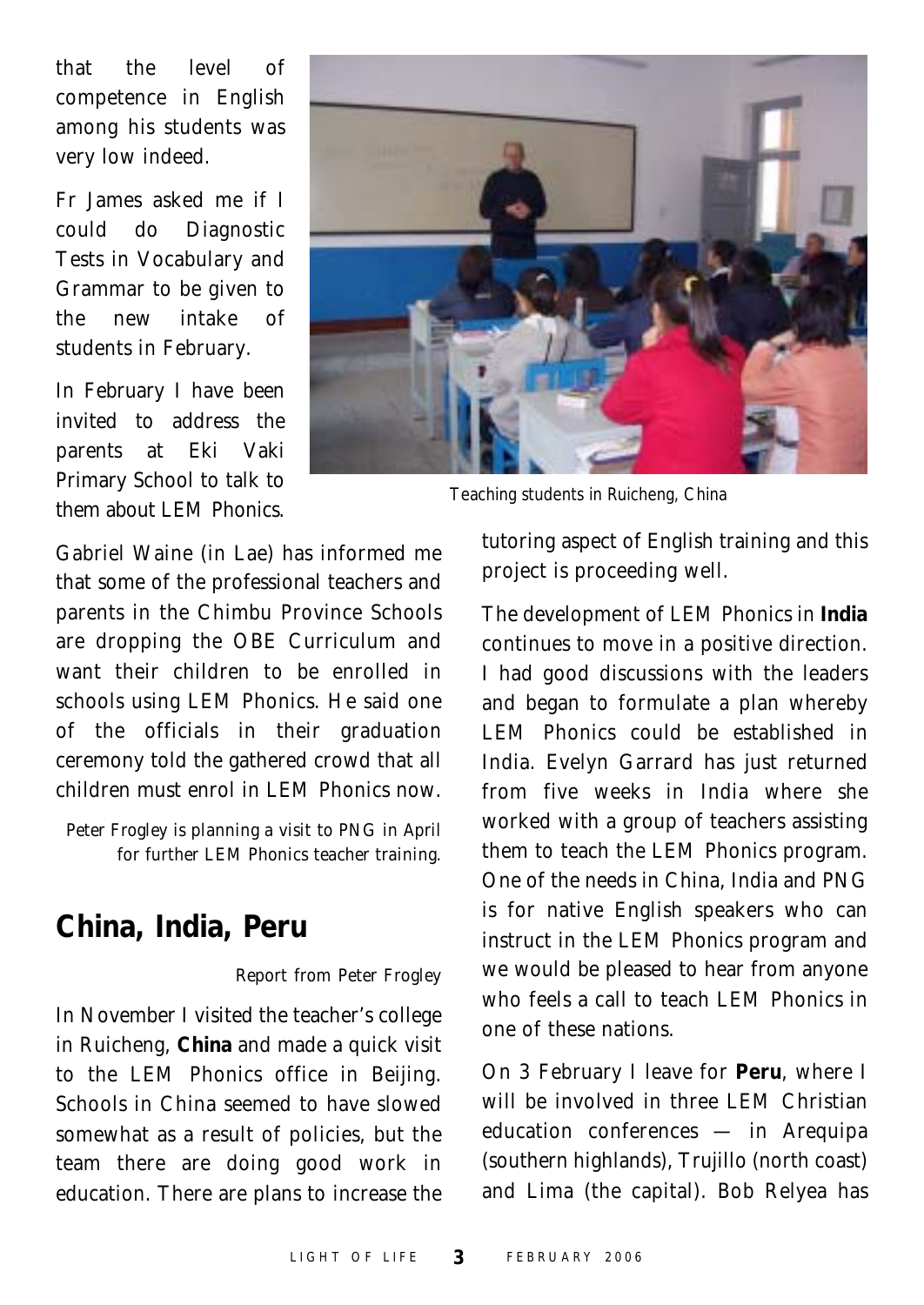

#### **www.lem.com.au**

At some stage whilst surfing the internet you may have been assaulted by small popup windows advertising anything from software to internet casinos to prescription medications. Some of these windows even pose as error messages with 'OK' and 'Cancel' buttons which are actually links to the advertiser's website.

A warm reception at the orphanage in Rajahmundry, India

been busy organising these conferences where we hope to build on the ones we held in 2004. I will also conduct a brief LEM Phonics seminar in Lima as part of introducing LEM Phonics to Peru.

It is more economical to continue round the world on these trips, so I plan to visit James Nickel who now lives in Wenatchee, Washington, where he is working almost full time developing a math curriculum. I trust I can bring back a positive report on progress in that most important project. I will also visit Mike and Karla McHugh who spoke at our Melbourne and Sydney CHESS last year.

From there I will visit churches in the UK and perhaps meet up with some home educators there for the first time. On the way home I will stop off in India to spend some more time in planning for LEM Phonics in India.

In an effort to combat this onslaught, many internet browsers such as Internet Explorer now install pop-up blocking software which prevents these windows from appearing on your screen.

However, LEM's catalogues and other downloadable material are designed to open in a new window, which may trigger your pop-up blocking software and present you with little more than a blank screen.

The best way to prevent this happening is to change your settings (usually just a matter of clicking a button on your browser's toolbar) to always allow pop-up windows on www.lem.com.au. This will ensure you always have access to our resources.

So don't forget to keep visiting our website for all our current promotions, up-to-date catalogues, resources and online ordering. If you have any questions, suggestions or comment about anything to do with the internet please email john@lem.com.au.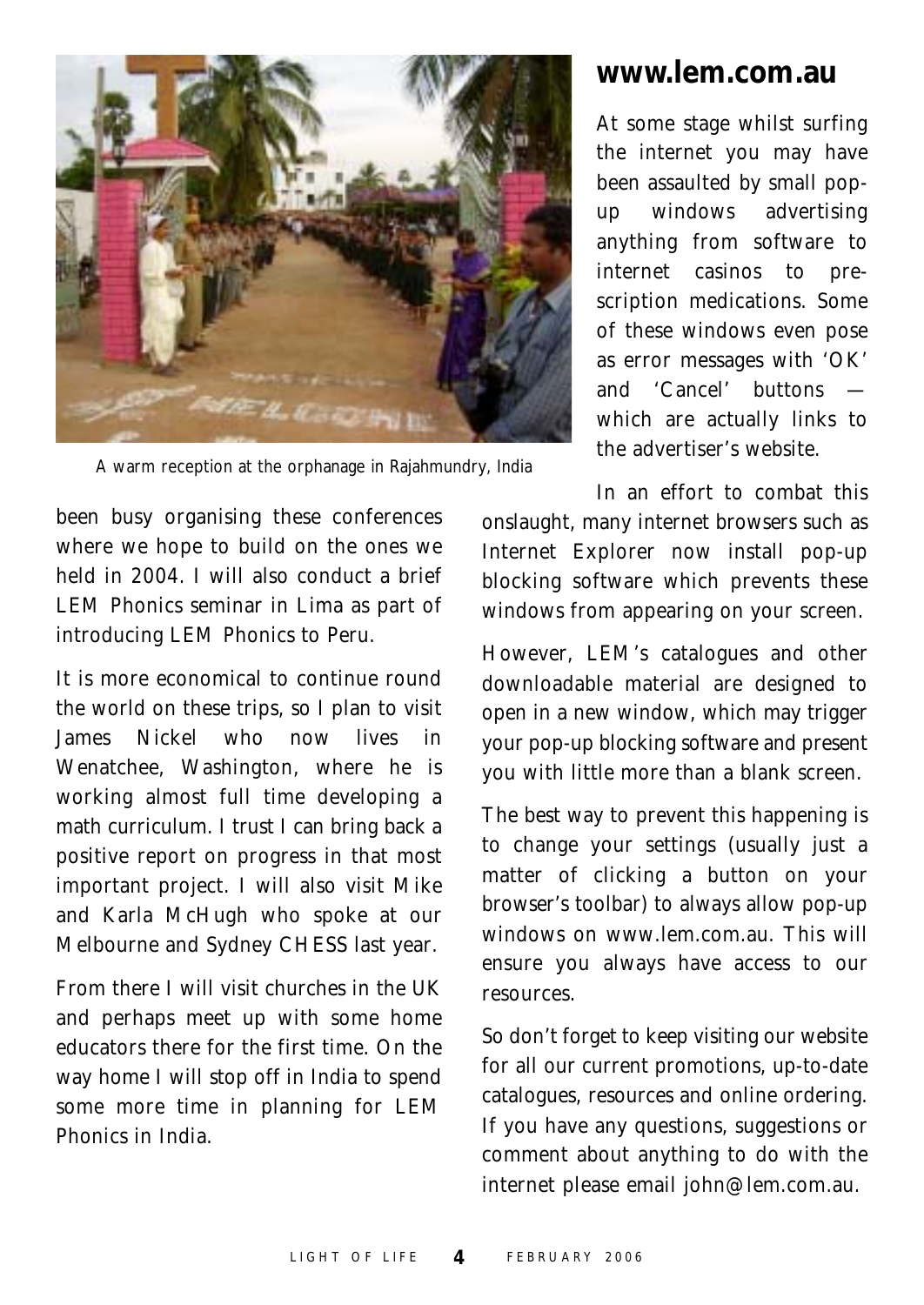

# EXPLORING **CHRISTIAN EDUCATION**

PETER FROGLEY



#### **59 Toward Outcome Based Education**

Following the pain and destruction of World War II people were looking for a new hope for the future.

Nations wished to avoid future conflict and as a result there was an increasing emphasis on brotherhood. This resulted in the formation of the United Nations, (which by its very nature is humanistic, recognising no god but man himself). After the establishment of UN a number of agencies were created, including the educational agency UNESCO.

UNESCO has become a major promoter of internationalist, humanist educational material committed to the ideal of universal brotherhood. One of the thrusts in these materials is the destruction of national allegiance.

Soon after the creation of the agency the following appeared in the 1949 UNESCO publication *Toward World Understanding*:

As long as the child breathes the poisoned air of nationalism, education in worldmindedness can produce only rather precarious results. As we have pointed out, it is frequently the family that infects the child with extreme nationalism. The school should, therefore, use the means described earlier to combat family attitudes that favour jingoism.

#### *'Toward World Understanding', page 58, book 5*

It is clear to see the goal here is to take the responsibility for education from parents and vest it in the state. The assumption here also is that nationalism is bad, which is a simplistic position to adopt when one considers that God created the nations and the different racial groups. One UN-sponsored teacher's textbook for Social Studies was a little more direct:

Allegiance to a nation is the biggest stumbling block to the creation of international government. National boundaries and the concept of sovereignty must be abolished. The quickest way to abolish sovereignty is to condition the young to another and broader allegiance. Opinion favourable to international government will be developed in the Social Studies in the elementary schools.

Not only are nations dismissed, but we are presented with an assumption that a one world government is obviously the way we should seek to go. The schools were chosen as the vehicle to bring about favourable opinion toward the idea of international government. Those involved in education will recognise that this task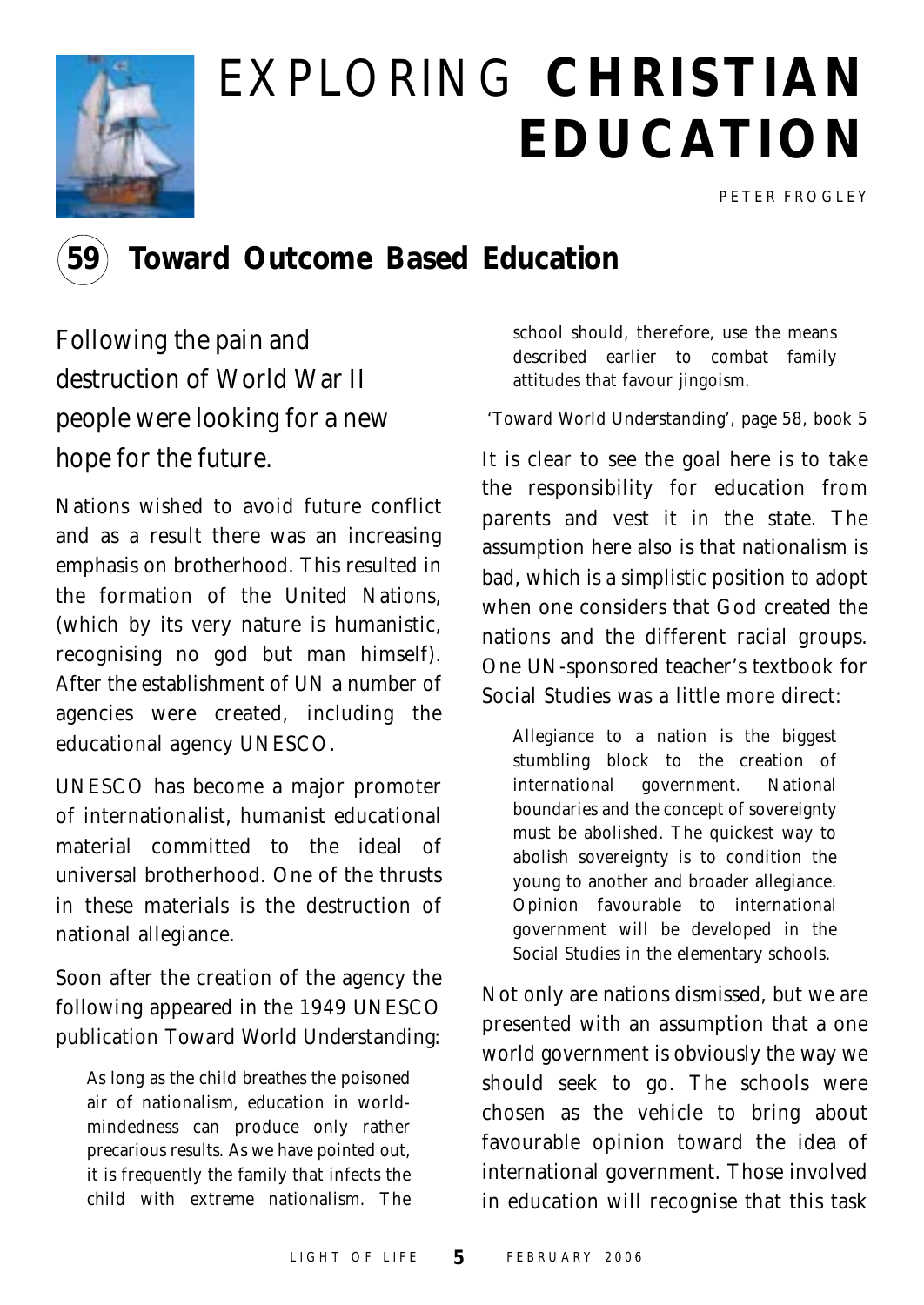is almost complete in our school system. And that is not only the case in state schools many Christian

# developing the capacity to  $\epsilon$ njOy sensations will be paramount

schools use the same materials in their teaching.

#### **Nation at Risk**

Samuel Blumenfeld commences the last chapter of his excellent book *NEA Trojan Horse in American Education* with the following:

In April 1983 the National Commission on 'Excellence in Education' issued its now historic report, *A Nation at Risk,* in which it said:

*The educational foundations of our society are presently being eroded by a rising tide of mediocrity that threatens our very future as a nation and as a people.*

Then it adds a comment which must have raised a lot of eyebrows:

*If an unfriendly, foreign power had attempted to impose on America the mediocre educational performance that exists today, we might well have viewed it as an act of war. As it stands, we have allowed this to happen to ourselves.*

Despite this well publicised governmentfunded commission there were no notable changes in the general direction of state education because it is driven by ideologues. Fundamentally, we are all driven in life by our belief system and we tend to modify whatever else we hear or are challenged with to fit our preconceived ideas. This is why it is so important to thoroughly establish a biblical world view in our own minds and then in the minds of our children.

### **Dewey's Disciples**

Recent trends in education provide more 'dressed up' Deweyist humanistic diseducation. Unless we submit ourselves to the Lord and the authority of His word there is really no alternative but to follow the path we have been on for well over one hundred years. Only our Lord can give us a fresh view of reality and a realistic goal for education and indeed all of life.

Rather than actually learning anything, the humanist thrust continues toward more social skill-oriented content in curriculum. Having eliminated the possibility of an absolute standard provided by our sovereign Lord, there is really little factual knowledge to be taught and thus we inevitably degenerate to imparting social skills. Incidentally, if the current divorce rate indicates the standard for the quality of social skills being taught in our schools we really do need to make some major changes!

According to George Lenard, author of *Education and Ecstasy*, education will be more concerned with training the senses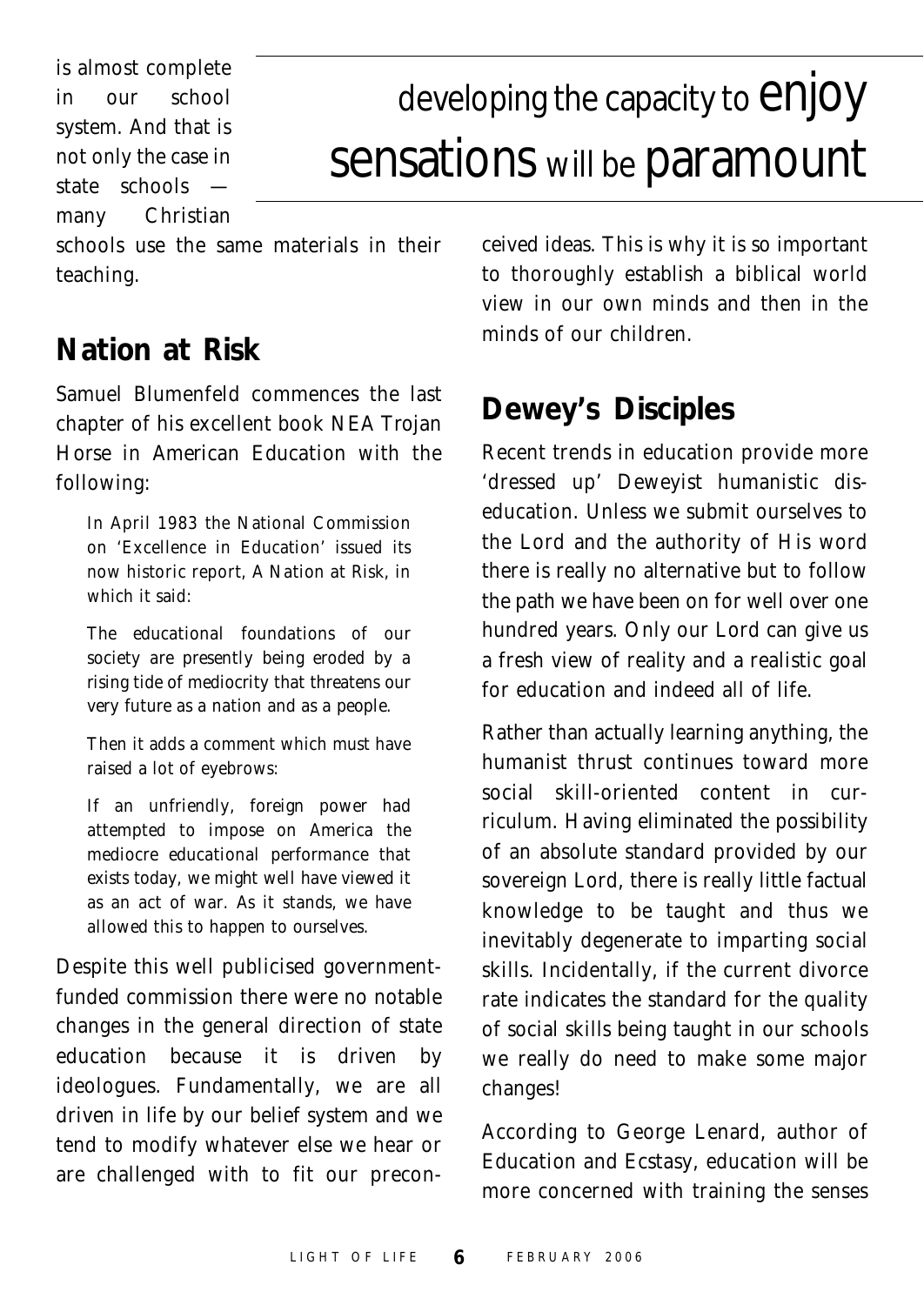and perceptions than with stuffing brains. Developing the mind will be deemphasised and developing the capacity to enjoy sensations will be paramount.

The new schools in Lenard's view will be unstructured and students will move freely through this place of learning whether it be a room, a building, or a cluster of buildings.

Lenard's idea is to train our five natural senses to a state of high sensitivity. We could call this sensuality, which gives rise to a reliance on the senses that we see bearing fruit in the wide range of perversions in society today.

#### **Grasping at Straws**

Humanism has effectively run out of sensible ideas — if it had any in the first place. Many of the leaders in the humanist movement are aware of this and are progressively turning to the occult for answers as Romans 1 foretells. Therefore we are beginning to see the proliferation of courses on the occult being conducted in various educational institutions, including universities.

Nevertheless, humanists are not yet daunted by the bankruptcy of their system of thought and behaviour. Rather, they press on to new expressions of their flawed philosophy, taking a sick and sorry world with them. Christian educators, it is high time for us to begin to rise up and set a new standard of righteousness in our homes and schools. This is a cause worth living for and one which brings great and eternal reward.

### **Mastery Learning**

*Mastery Learning* is based on the premise that virtually all students can learn if they are given the time and help they need. The problem is that what they learn is prescribed by the teacher who is committed to a social program not in accord with biblical thinking.

Thus the child will not succeed until he is able to give the 'politically correct' answer.

According to education researcher Charlotte Iserbyt, Mastery Learning is based on B. F. Skinner's behaviourist conditioning techniques. She comments on the results of Mastery Learning:

On 21 April 1982, Chicago's superintendent of schools, Ruth Love, released the results of the city's first high school reading test in seven years. The scores were abysmally poor… On the Tests of Academic Progress (TAP) administered in the Fall of 1981, Chicago's eleventh graders in 64 high schools scored at the 25th percentile — a drop of 5 percentile points from the last time the test was given, in 1975.

## **Outcome Based Education**

*Outcome Based Education* (OBE) stems from UNESCO and is an extension of the Mastery Learning ideas that have lost some influence due to their poor results.

Since the 1980s the push for OBE has come from William Spady, who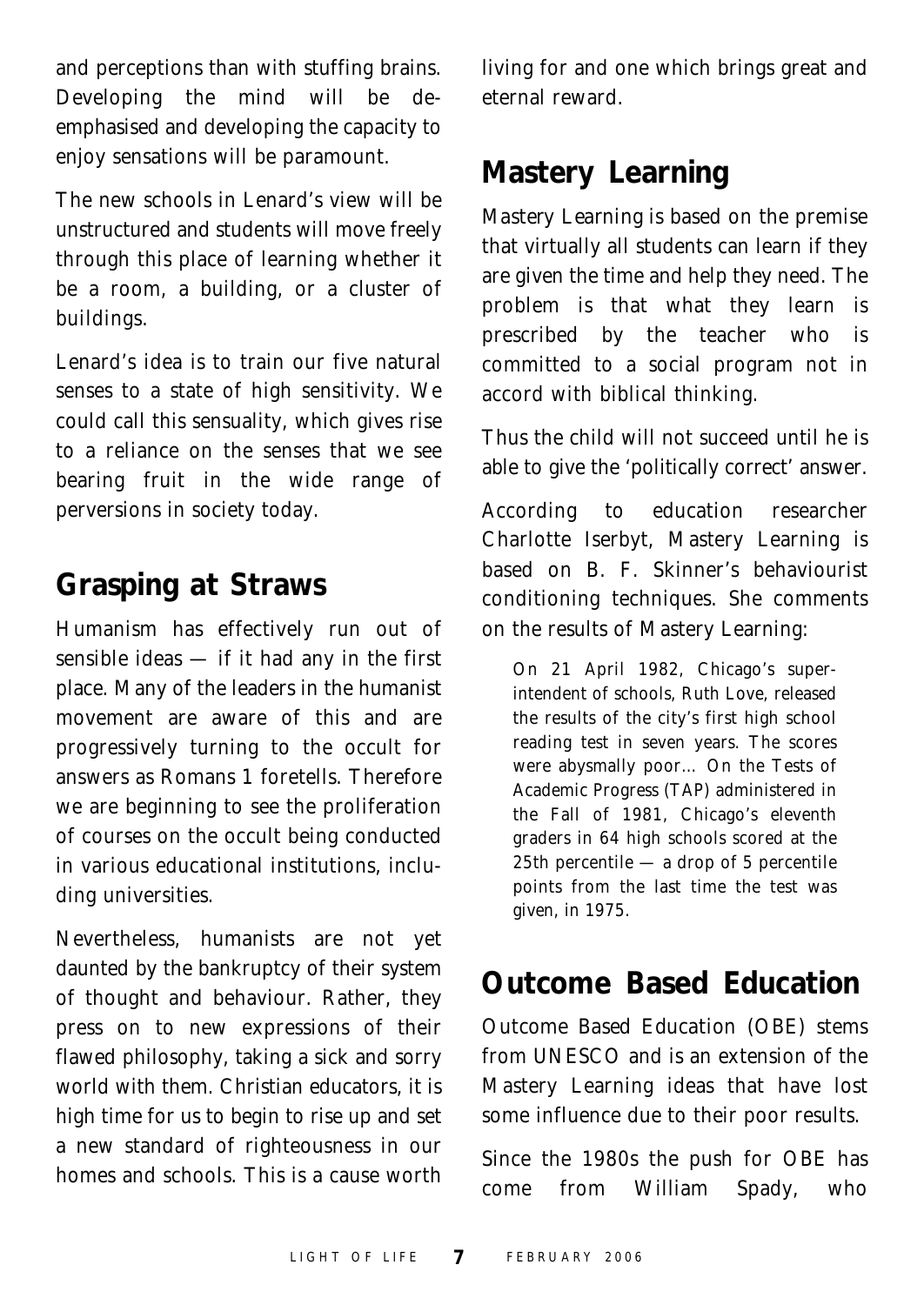previously worked with the developers of Mastery Learning.

Spady coined the term 'Outcome Based', and has written:

The real meaning of the term 'Outcome Based' is far different from the way most people think of it. The authentic meaning of the term has tremendous implications for the complete transformation of our educational system [involving] orientations — the attitudinal, affective, motivational, and relational elements that also make up a performance… Its presence in our current schools has evolved out of the theoretical and applied research of John Carroll (1963) and Benjamin Bloom (1968)…

What we know as 'Mastery Learning', 'Competency Based Education', and 'Outcome Based Education' all set criterion-based performance standards identically for all students, and allow the time needed to reach that standard to vary…

Subject content takes on the role of being a vehicle to assist in the cultivation and integration of higher-order competencies — things such as critical thinking…

Averaging systems and comparative grading will disappear as the concept of culminating achievement takes hold… Textbooks will be replaced by intended outcomes of significance as the driving force in curriculum design and delivery, curriculum tracking will disappear, there will be far less reliance on normreferenced standardized texts…

According to Spady, our present traditional instructional system is a relic of the industrial age, therefore we need a new delivery system based on mastery learning techniques. The present school calendar is a relic of the agricultural age, therefore we need a year-round school calendar. The present traditional philosophy of education is a relic of the feudal age (because it respected religion and parental rights) and is no longer suitable to the 'information age'.

OBE is a visionary programme according to Spady, who says its success is measured in terms of how well the student achieves the 'visionary higher-order exit outcomes'!

An 'outcome', according to Spady, is 'a culminating demonstration of learning'. The emphasis is on performance, not content, behaviour, not knowledge. Curriculum and instruction are geared to 'what we want the kids to demonstrate successfully at the end.'

The OBE conference guide states:

Transformational OBE exists to equip all students with the knowledge, competence and orientations needed for them to successfully meet the challenges and opportunities they will face in their career and family lives after graduating.

Now this sounds quite a good thing until we consider that most Christians understand that schools are not there to provide family training — that is the task of the family. Thus much of the structure and intent of OBE takes education outside the framework Christians generally accept as appropriate for their children. I must hasten to add that as most Christians have been trained in the state system they no longer understand the biblical value framework and have by default accepted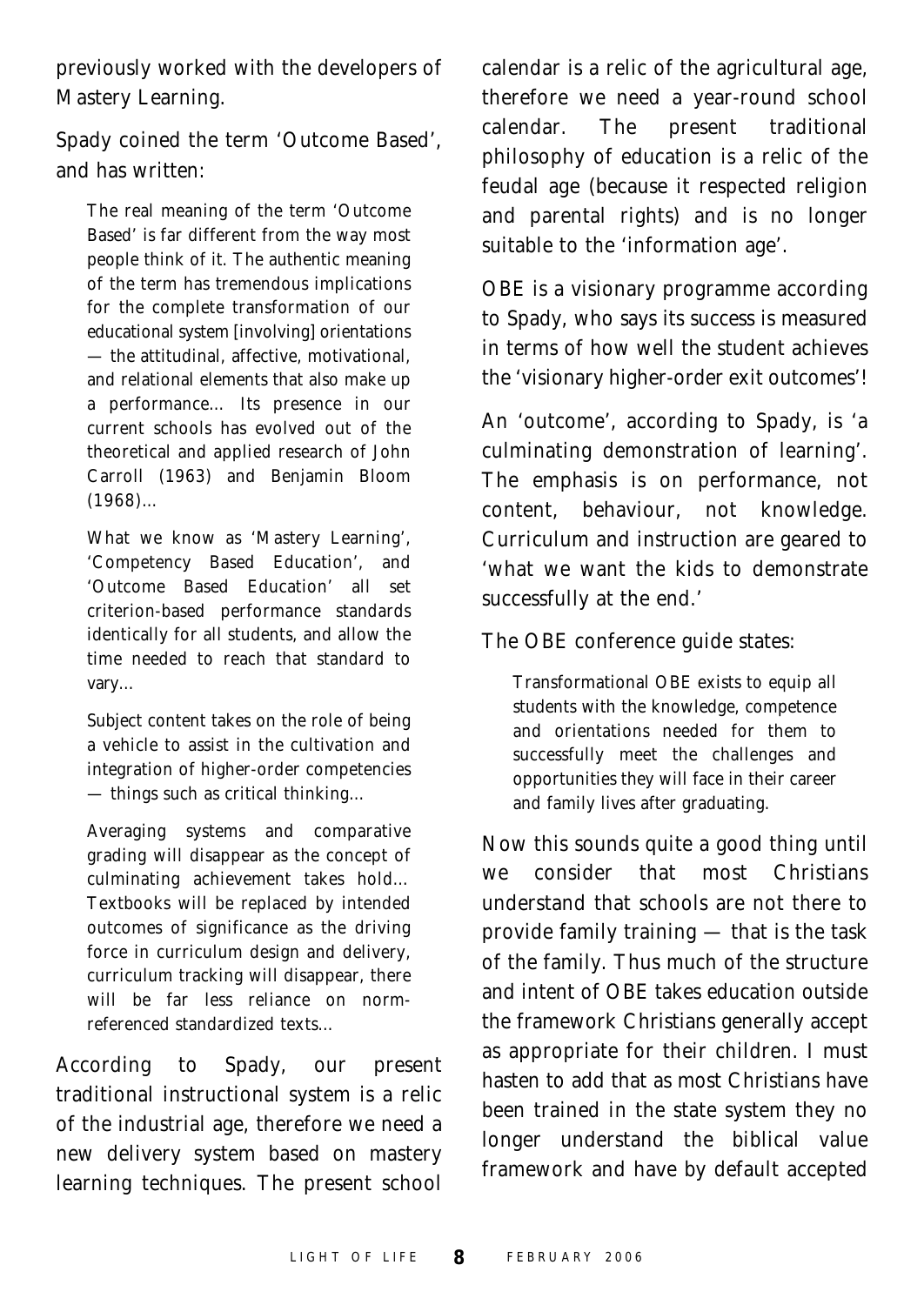the humanistic model. Spady confirms our fears when he writes:

> If they can't demonstrate the outcomes of significance, then we should not be letting them out of school.

# schools are not there to provide family training — that is the task of the family

Clearly Spady assumes ownership of children in making such a statement.

The foundations of Outcome Based Education are to be found in behaviourism, the school of psychology which is based on studying animal behaviour and making application to humans, in this case our children. Christians will quickly identify that we are not animals, rather we have been created in the image of God and we need to ensure we are trained as such and not as animals.

Outcome Based Education is nothing more than an outworking of the philosophy of John Dewey. Whilst claiming to provide a better standard of education by catering to the perceived needs of the child, we have actually seen a dramatic lowering of standards. Schools have lost sight of the fact that they exist to provide an education in academic disciplines for the child. Of course OBE enthusiasts would dispute this and claim that are producing a much more satisfying program for children, but this is done on the presumption that children are the property of the state and thus the role of the family becomes quite secondary.

*For a more complete summary of OBE we recommend the book 'The Whole Language/ OBE Fraud' by Samuel Blumenfeld, Available from LEM for \$38.50.*



# Humanist-proof your children before sending them to university.

Our **Diploma or Certificate in Christian Education** is designed to present a biblical world view that will enable your young adults to live in a godless world without compromising their faith. This course is a most worthwhile preparation for any tertiary programme, laying foundations that will stand students in good stead to be able to apply their faith in the Lordship of Jesus to any discipline they may feel called to study.

Call, write or email for further details.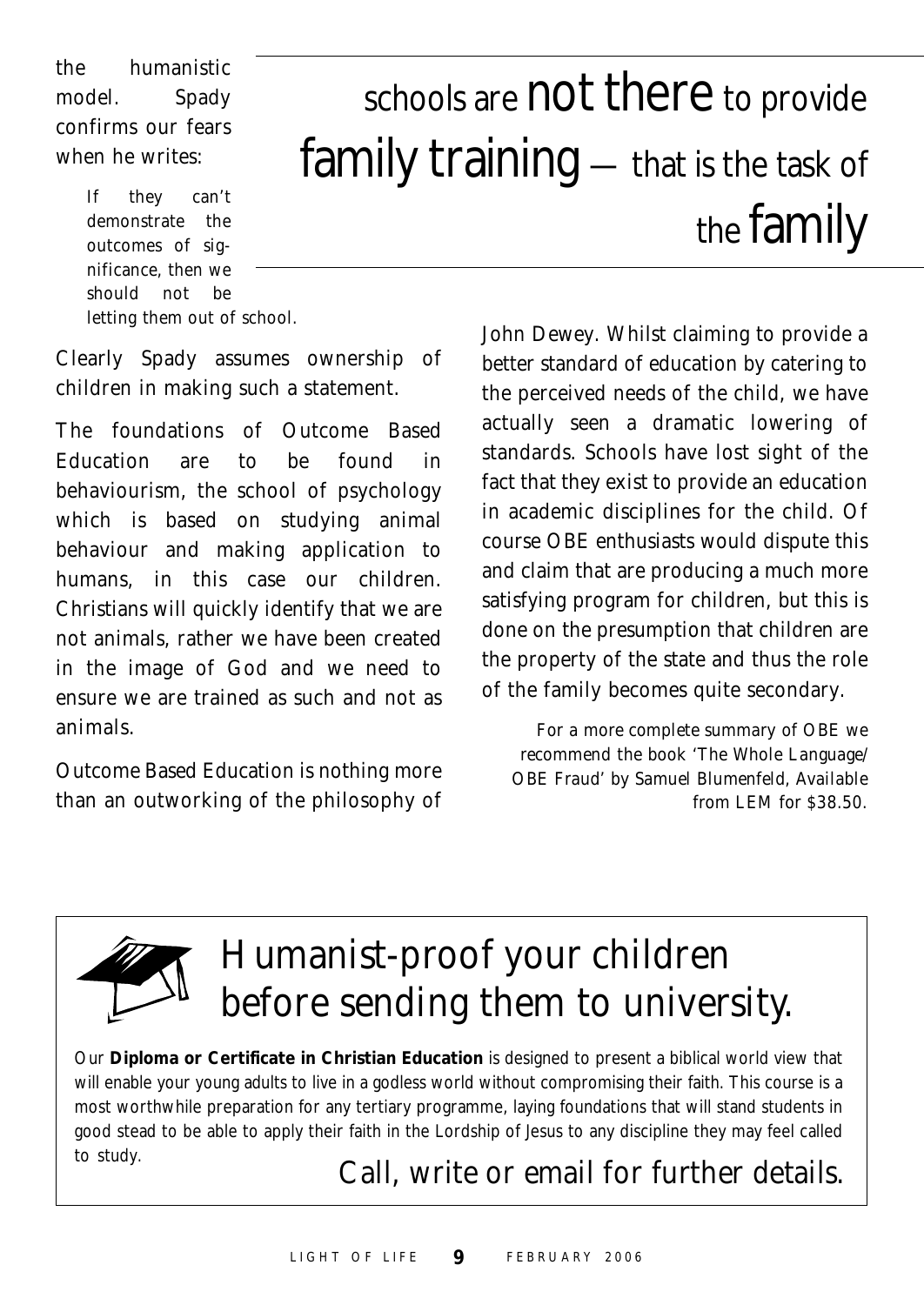

# SOME SAY PHONICS WON'T **LIFT STANDARDS**

There is a rather interesting debate underway in Australia as well as many other parts of the western world as a result of the declining literacy rates in most of the English speaking world.

Politicians stirred by voters are beginning to make noises about phonics, but they are not willing, or perhaps do not understand the issue well enough, to make a strong stand. Nevertheless an interesting debate is growing and is beginning to make a presence in the popular press, as this article shows.

We invite you to read and see what you think. The problem is, of course, that we have a huge literacy problem in our nation that politicians need to be seen to be addressing. Dr Nelson has been quite bold, but having upset the 'experts' he seems to backing away a little from a strong stand. It is interesting that the advocates for whole-word seem incapable of understanding that many children are not learning to read by their preferred method, preferring to continue to repeat the same old platitudes that have led us to this parlous state.

Brendan Nelson has admitted his national action plan to promote back-to-basics teaching based on phonics is not the sole solution to improving children's literacy.

The Education Minister, who yesterday unveiled a strategy to reintroduce phonics around the nation, said national literacy levels were 'unacceptable' and teaching methods were failing children. 'Unfortunately, a lot of teachers have not been taught how to teach our children reading in the most scientific way,' he said. 'The end result of it is we've got about 30 per cent of Australian children leaving the school system functionally illiterate.'

However, he said simply replacing the 'whole of language' approach to teaching — where a child relies on memory and visual cues to learn words — with phonics was not the only solution. Dr Nelson said teaching methods had to be tailored to individual children. 'The argument is not one about phonics versus whole-oflanguage,' he said. 'It is about all teachers understanding both, understanding when they must apply the appropriate teaching methodology to a certain group of children.'

Macquarie University professor Max Coltheart, who kickstarted the literacy debate with other academics last year in an open letter to Dr Nelson, agreed phonics alone was not the answer. 'Just phonics alone isn't the appropriate way to teach children to read,' he said. 'But it is an essential component of any reading program. It's especially important in the first three years.'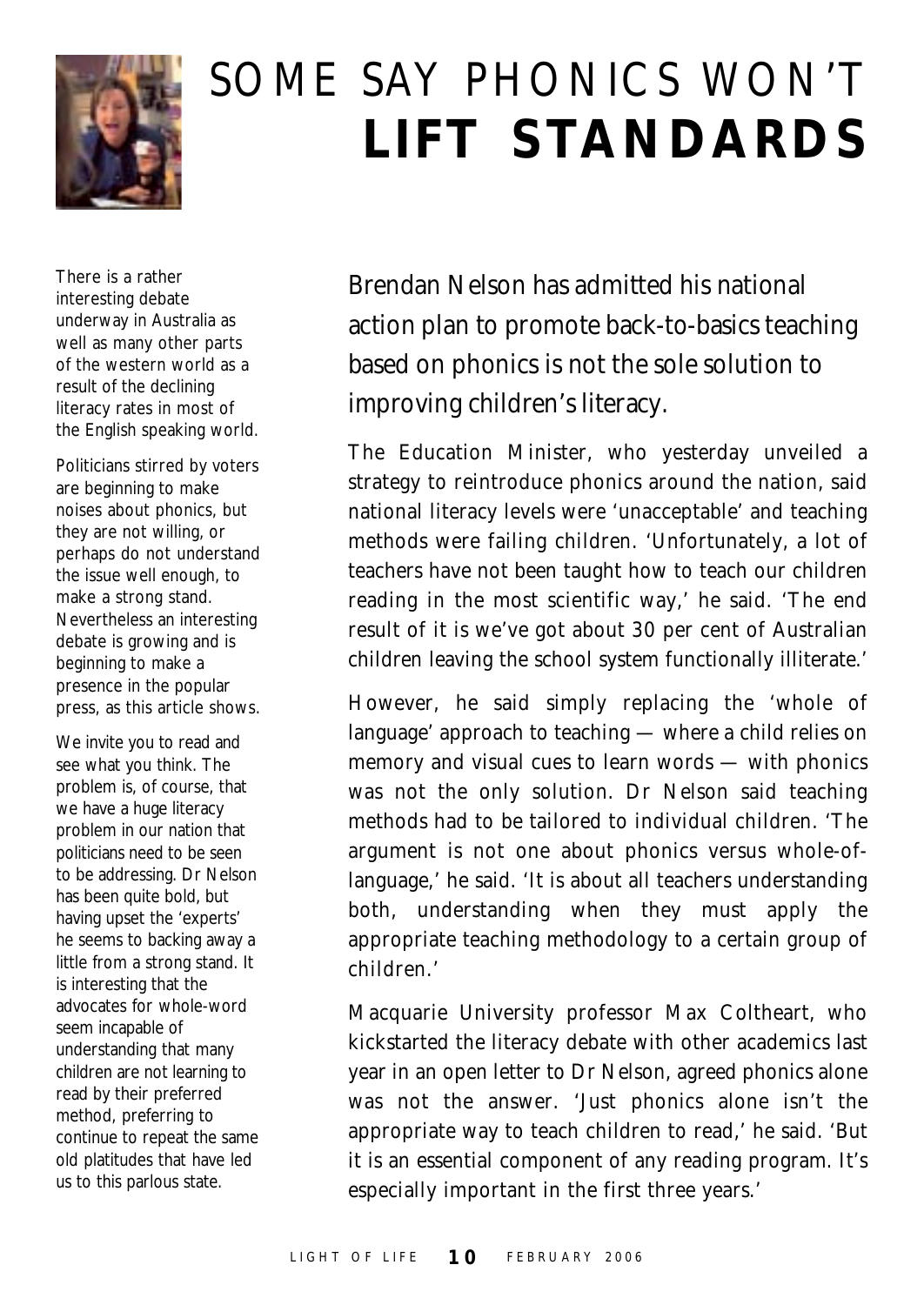The National Inquiry into the Teaching of Literacy report, commissioned by Dr Nelson and released yesterday, recommended the reintroduction of phonics as the foundation of reading,

# about 30 per cent of Australian children leave the school system functionally illiterate

writing and comprehension. Under Dr Nelson's strategy, parents would be offered reading workshops to help their child develop literacy skills, and schools urged to embrace back-to-basics teaching based on phonics.

But the push immediately attracted a wave of criticism, with renowned children's author Mem Fox claiming that some academics promoting phonics wanted to make a profit by selling new teaching systems and curriculums to schools.

Dr Nelson also signalled a shake-up of teacher training and accreditation, including intensive classes on teaching children to read, and tests for graduates covering basic literacy skills. As revealed in *The Australian* last month, Dr Nelson will also push for the introduction of literacy tests for under-eights. The tests would occur twice a year from when the child first attends school, with the results made available to parents under plainlanguage reporting guidelines.

Fox, author of the award-winning *Possum Magic*, warned that the shift back to 'extreme phonics' raised concerns that academics and commentators leading the push wanted to make money by selling new phonics teaching programs. 'The thing is, phonics is not reading,' Fox said. 'Children can often sound out a word but not understand the meaning.'

But Professor Coltheart said the method of phonics taught was also important, attacking Fox's criticism of 'extreme phonics.' 'Systematic phonics provides children with the rules rather than just letting them figure out by examples,' he said. 'Mem doesn't know anything about reading at all. She's not a scientist.'

South Australian Education Minister Jane Lomax-Smith said yesterday the state was taking the lead nationally with its 'back to basics' approach to literacy improvement. 'Our state leads in the assessment of children's literacy skills from a young age,' Dr Lomax-Smith said.

*'The Australian', 9 December 2005*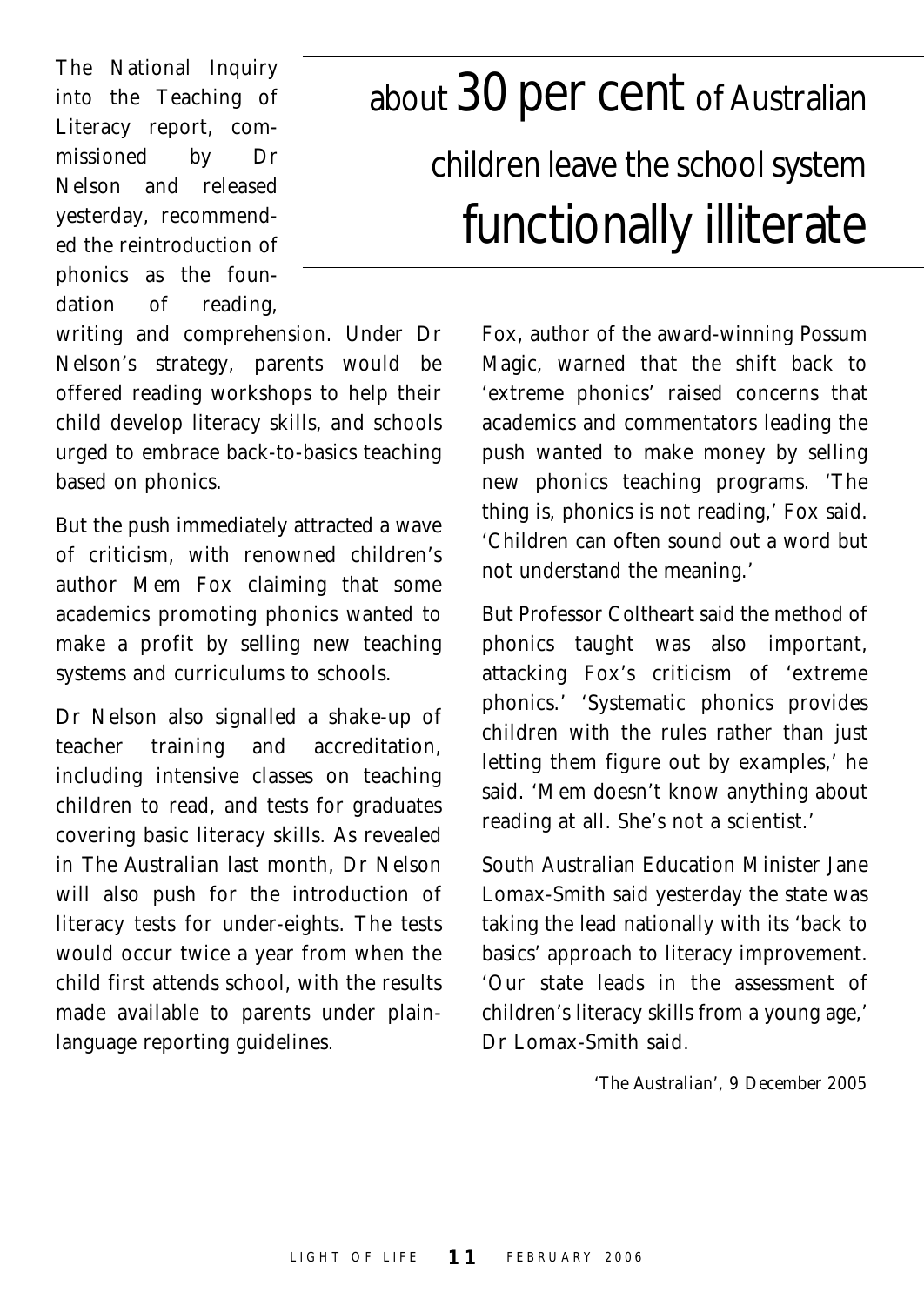# Are you offering a Biblical Education?

### Many Christian schools have become aware that they may have drifted from their original vision.

This is an on-going challenge for all Christian institutions as the godless society in which we live presses in on us from every side.

Often parents, students and even teachers bring with them a lifestyle which has been profoundly influenced by the culture of humanism in which we all live. Inadvertently they bring this alien culture to the Christian school. If this issue is not addressed the Christian school will soon find itself a copy of the state school down the road.

Being aware of this Light Educational Ministries is now offering to conduct a **spiritual audit** for schools wanting to sharpen their Christian focus. Many schools want someone to answer the question; 'How biblical is our school?'

Light Educational Ministries has developed a programme that will help your school answer this question. At your request we will come into your school, review your documentation and curriculum, meet

teachers, students and parents, and observe lessons and the school culture over a period of several days. Our focus in all this activity is to assess how the Christian faith is being applied to all that is done in the school. It is not primarily an academic exercise, rather a hands-on approach of getting alongside your school personnel, helping them to find more godly satisfaction in the work to which God has called them.

We will then write a comprehensive report on the faithfulness to biblical Christianity in the school's documentation, curriculum, structures, teaching practice and fruit in students' lives.

More importantly, we will follow up with a return visit to the school to personally present our findings and discuss the report with the School Board and Principal. Then we discuss with each staff member how we perceive their teaching, with a view to helping them toward a more godly approach to their call. In some cases schools request follow-up training sessions.

We encourage you to consider a spiritual audit for your school—we believe you will find it a most productive exercise.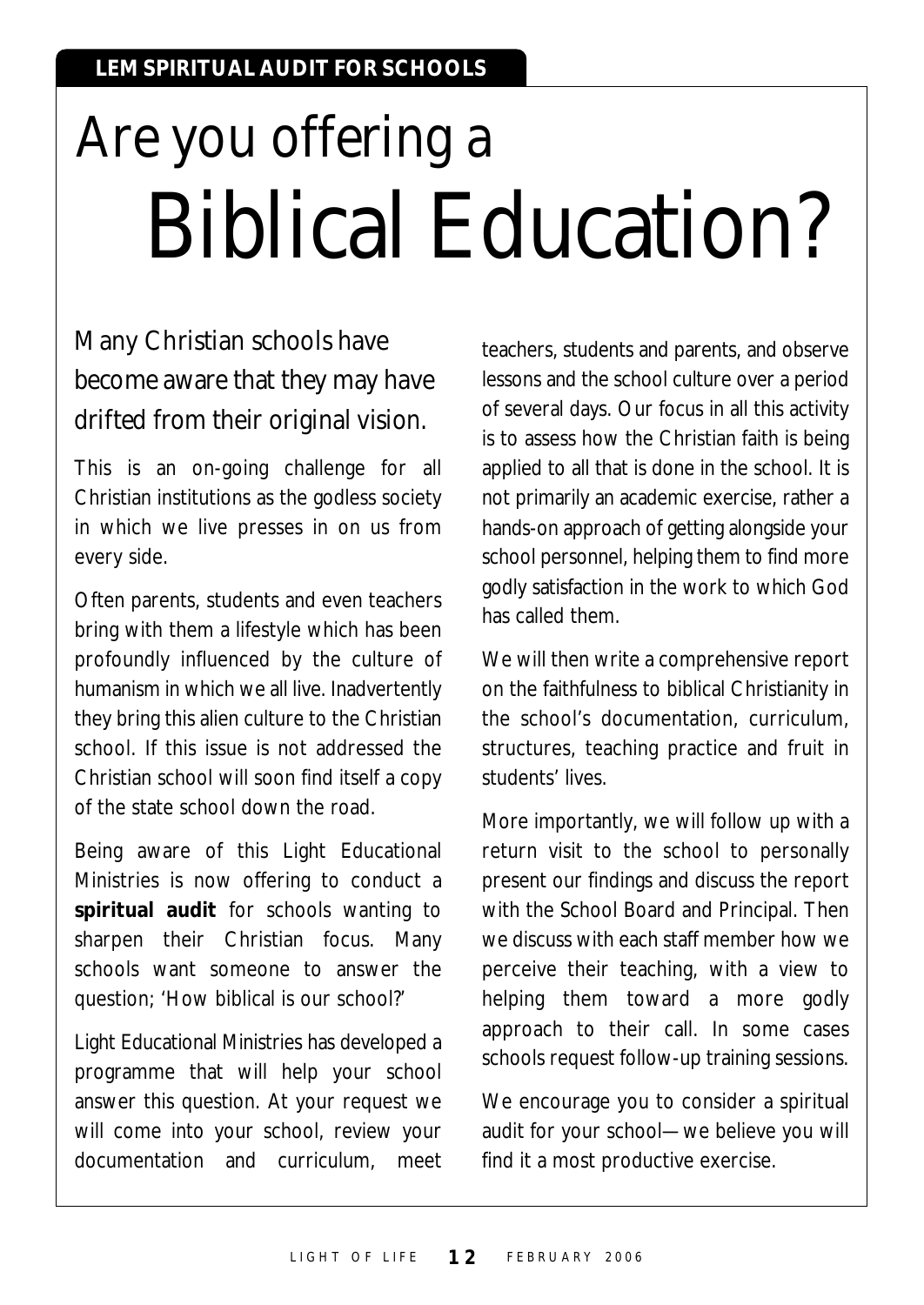HEALTH

# FRUIT **CHUTE**

## **The Diet God Intended**

PETER FROGLEY

Man was created by God. Man's anatomical and physiological make-up dictates that a certain type of food was specifically designed for him.

Studies of the human body confirm that God provided the perfect food for us fruit and vegetables.

Then God said, I give you every seed bearing plant on the face of the whole earth and every tree that has fruit with seed in it. They will be yours for food. And to all the beasts of the earth and all the birds of the air and all the creatures that move on the ground — everything that has the breath of life in it  $-$  I give every green plant for food.

*Genesis 1:29-30 (NIV)*

# **Recognising Good Food**

The foods we eat need to have these characteristics:

- 1. Must be non-toxic as toxins rob the body of energy
- 2. Must have sensory appeal (be pleasing to the five senses)



- 3. Must be edible in the raw state (all processing depletes the food of nutritional value)
- 4. Must be digested and assimilated easily and efficiently to provide a high energy return.

## **The Case for Fruit**

A good argument could be mounted to say that fruit is the ideal food in the light of these points:

- 1. It contains no toxins
- 2. It is naturally appealing to the senses:
	- a. taste high in sugar with a naturally sweet taste. It requires no sweetening or seasoning to make it palatable.
	- b. smell has a fruity/sweet smell in its raw unprocessed state.
	- c. sight readily visible, usually growing above the ground, colourful and naturally attractive.
	- d. sound fruit is lip-smacking, juiceslurping, teeth-munching good!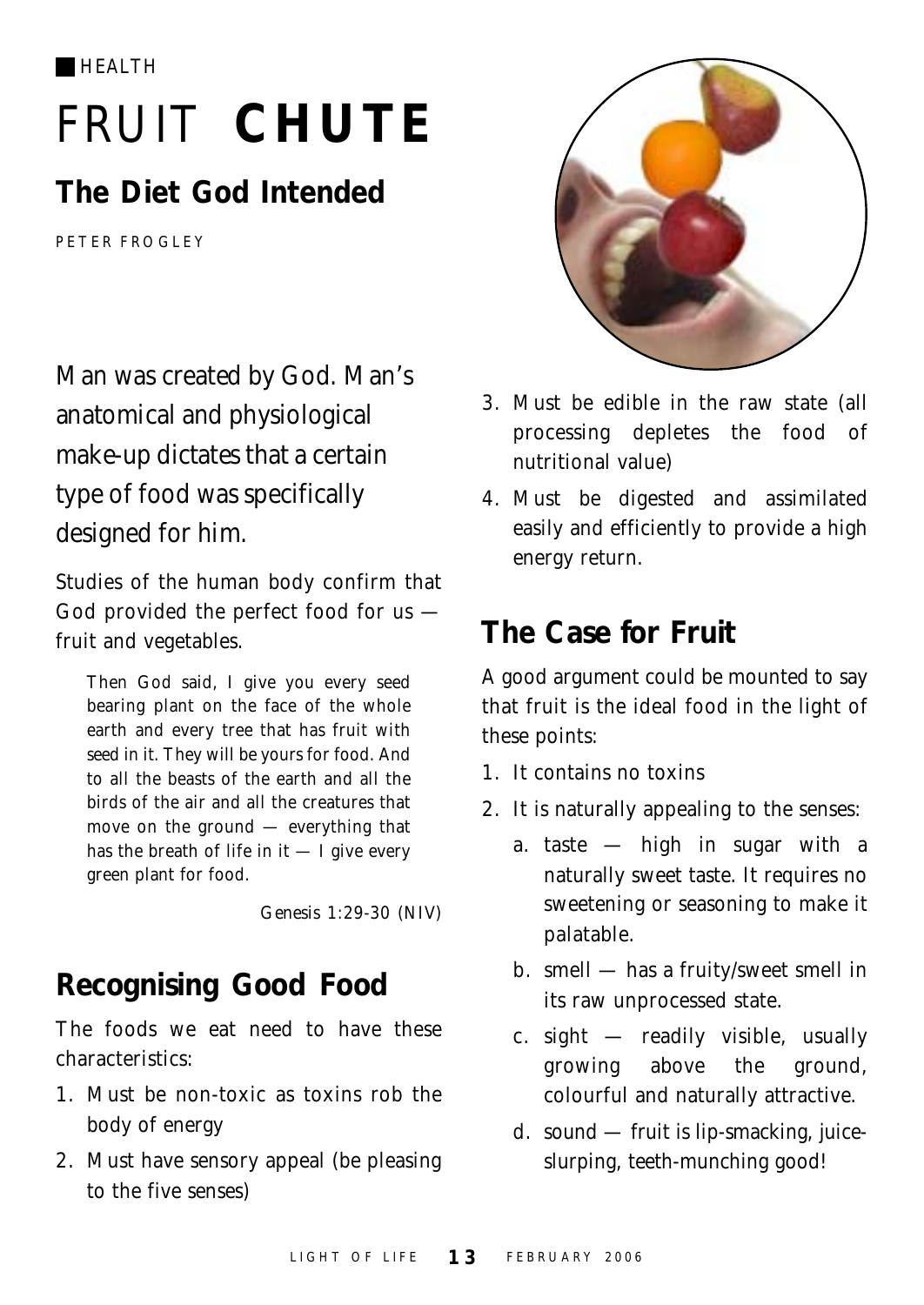- e. touch not dirty in its natural state as it grows on trees or vines. It is water soluble, making it more pleasant than oily or greasy sensations.
- 3. It can be picked straight from the tree or vine and eaten
- 4. It is digested and assimilated easily and efficiently — the next section gives more detail on this.

Apart from these points, fruit requires no cultivating to grow; and no cooking, juicing, blending or grating to be eaten. And it even comes with its own protective skin.

#### **Carnivore or Herbivore?**

The food we eat needs to be digested for us to be able to make use of it. Let's explore some points about the human digestive system in comparison with that of meateating animals (carnivores) and plant-eating animals (herbivores) which will help us understand why fruit and vegetables are the food God designed us to eat.

#### STOMACH

Humans technically have two stomachs the stomach and the duodenum — which provide for a complex digestion process.

Most herbivores (animals that eat plants) have more than one stomach and similarly complex digestion.

Carnivores have one stomach designed to digest meat in a simple process.

# our bodies are not designed to digest meat

#### INTESTINE

Like most herbivores, humans have a long intestine to allow good absorption of nutrients and water. The human intestine is twelve times the length of the body.

By contrast carnivores have an intestine only three times the length of its body to allow for rapid expulsion of toxic wastes from meat metabolism and digestion.

#### SALIVA

Humans have well developed saliva glands able to produce large quantities of alkaline saliva. Our saliva contains the digestive enzyme *ptyalin* for carbohydrate (sugar) digestion. Carbohydrate digestion can only take place in an alkaline environment.

By contrast carnivores have small saliva glands producing an acid saliva, because meat (protein) digestion only takes place in an acid environment.

#### DIGESTIVE ENZYMES

The main digestive enzyme in humans is a carbohydrate enzyme, whereas the main digestive enzyme in a carnivore is a protein enzyme.

The digestive process of herbivores is designed to break down the cellulose of vegetables and grains into sugar for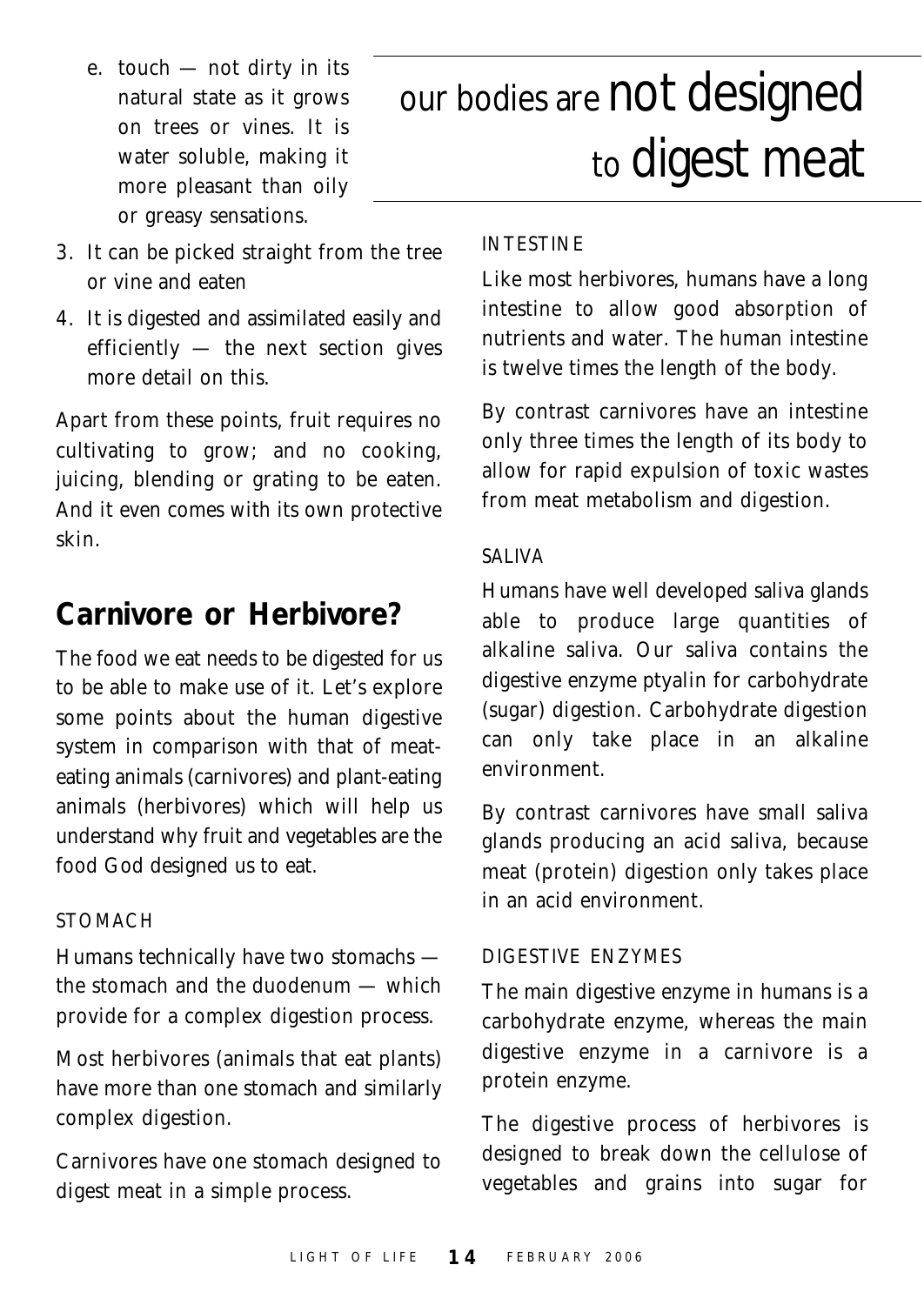energy. Humans cannot digest cellulose for energy, but it forms the bulk for our intestinal tract. We are very inefficient at breaking down complex starches that are found in vegetables and grains.

Humans do produce limited amounts of protein digestive enzymes which is adequate for the protein content of fruits, nuts and vegetables. There are, however, insufficient amounts to digest animal products which contain concentrated proteins.

## **So What?**

We can see from this that our bodies are not designed to digest meat and animal proteins (such as dairy products) efficiently. These foods generally need to be highly processed, sweetened, seasoned, or cooked just to get them to a state which is palatable for us to eat. By the time this has occured the little nutrition they had has usually been eliminated altogether.

So next time you have the choice of a steak or an apple, I know you'll make the right choice!

#### **LEM CURRICULUM PLANS**

# Do you have a plan for TAFE or University?

Do you have something specific in mind to get your home-schooled child into TAFE or University, or are you just hoping they'll scrape through?

Would you be more confident if you knew how to make them stand out from the crowd? A child's ability to gain a tertiary place depends on the work done in Grades 9–12.

A tailor-made LEM Curriculum Plan uses your choice of curriculum and sets out the work to be done with dates and deadlines. It also includes additional recommendations and pointers to give your child the edge over the competition.

The cost of the LEM Curriculum Plan is **\$110**, a small investment in your child's future. Call, write or email **hea@lem.com.au** for further details.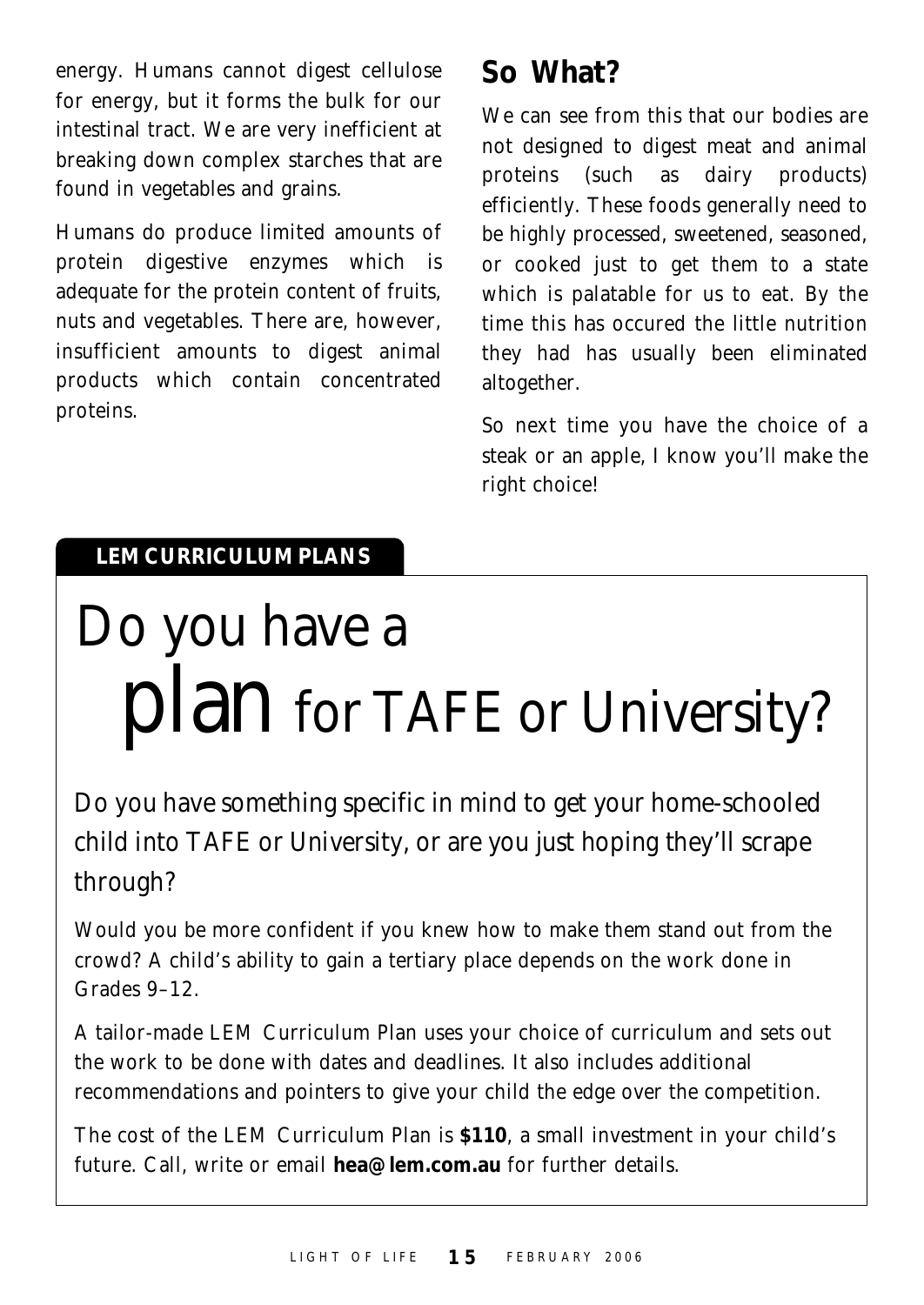## **LEM Phonics Pathway to Literacy**

*Pathway to Literacy* is a program in LEM Phonics designed specially for older students. The LEM Phonics approach has a proven track record in assisting students of all ages to master English language skills that have previously been out of their reach.

*Pathway to Literacy* caters to several groups of people who have inadequate English skills, often through no fault of their own:

• Upper primary to secondary students who have not grasped the essential elements of English in their education thus far



**Order online at www.lem.com.au**

- School leavers who have left school with an inadequate understanding of English
- ESL students wishing to improve their English skills.

Student Workbook **\$32.25** The Reference **\$18.40** Pathway to Literacy Teacher's Manual **\$44.95** 75 Phonogram Cards **\$24.95** Phonogram Wall Charts (set of three charts) **\$24.95** LEM Phonics Rule Charts (set of twelve charts) **\$59.95**

## **The Book of Rules**

*The Book of Rules* is a comprehensive reference which covers all the rules taught in the LEM Phonics Programme, and more! Along with the rules are exhaustive lists of example words, together with related rules and extensions. *The Book of Rules* is a valuable resource for anyone who wishes to increase their knowledge of the structure of the English language. **\$42.75** *available soon*

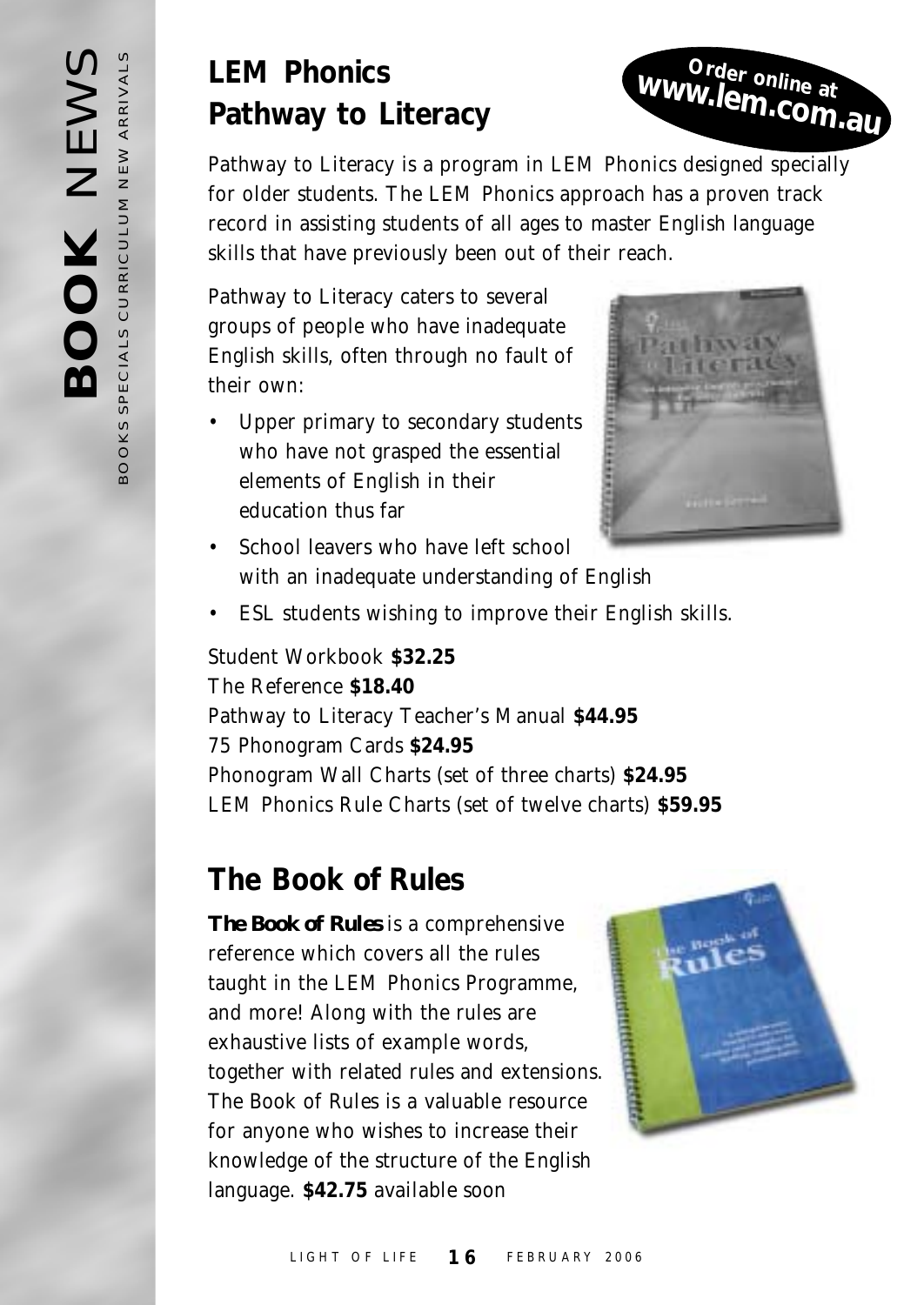## **Bob Jones University Press**

BIBLE TRUTHS GRADE K5



A new second edition of the excellent Bob Jones Bible curriculum. These materials are very good for church Sunday school classes as well as day school and home school. The essential **Teacher's Manual** provides comprehensive assistance to teachers. A total of 160 lessons in 15 units with full teachers notes, together with lots of

other materials including illustrations for children, memory verses songs, bulletin boards, etc. Spiral bound. **\$65.20**

The **Student Packet** provides worksheets for various lesons in full colour with lift out pages. **\$23.55**

**Days of Creation Visuals** is a set of reproductions of seven original paintings on a creation theme for use with the course. 500 x 360mm. **\$36.15**

Also available is a **music CD** of the songs from the course. **\$24.35**

BIBLE TRUTHS GRADES 1–6

New materials are also available to go with each of the older grades (1–6) of the current edition Bible Truth program.

Test sheets **\$15.70** Teacher Key for Tests **\$9.45** Music CD **\$24.35**

## **Little House Series**

A new series for *Little House on the Prairie* fans, these three books of *The Caroline Years* by Maria D Wilkes introduce Caroline Quiner, the little girl who would grow up to be Laura Ingalls Wilder's mother. Titles include *Little House in Brookfield, Little House at the Crossroads* and *Little Clearing in the Woods.* **\$9.40 each**

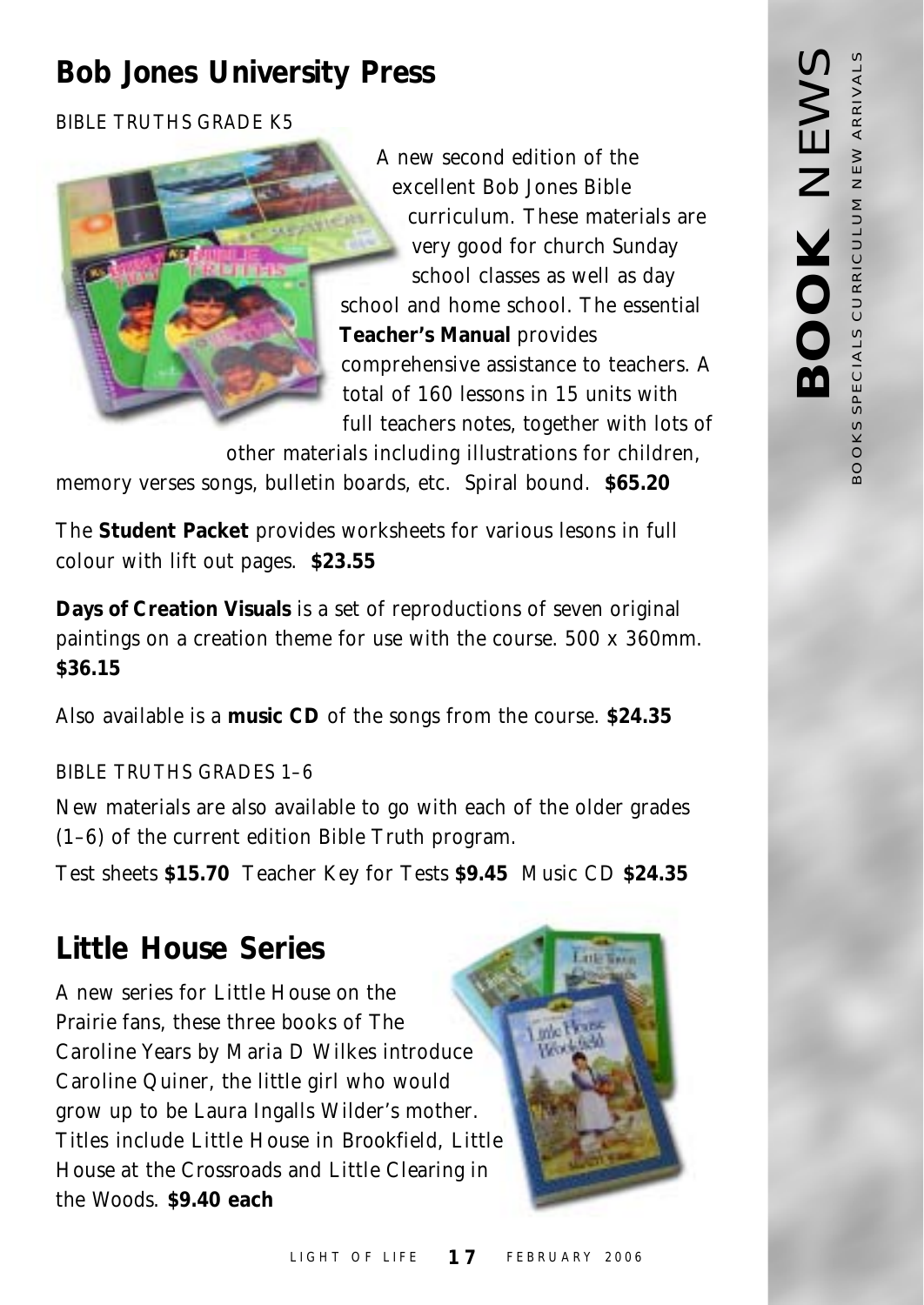### **Christian Liberty Press**

YEAR 10 BIOLOGY

The CLP biology program is now complete with the release of *Biology — A Search for Order in Complexity*. The full course includes:

Student Text: a full colour, 420 page hard cover book. **\$40.80**

Teacher Manual: a completely new work from Christian Liberty. 107 pages, plastic comb bound. **\$12.50**



Student Laboratory Manual: A write-in manual for the practical activities of the course. 180 pages, plastic comb bound. **\$12.50** Teacher Guide to Laboratory Manual: 56 pages. **\$7.80** Tests **\$6.20**

## **Resource Books from Chalcedon**

#### MATHEMATICS: IS GOD SILENT? BY JAMES NICKEL

James Nickel (former staff member of the LEM school at Booleroo Centre in South Australia) has written one of the most important books for understanding God's perspective on mathematics. Now in its fourth printing, this is a book every serious student should read. Over 400 pages. **\$34.60**





#### THE HARSH TRUTH ABOUT PUBLIC SCHOOLS BY BRUCE N SHORTT

The most recent Christian critique of public education. The book presents much compelling material that should leave the reader in no doubt as to the dangers of sending children to a state school and the merits in a Christian education. Over 450 pages. **\$34.60**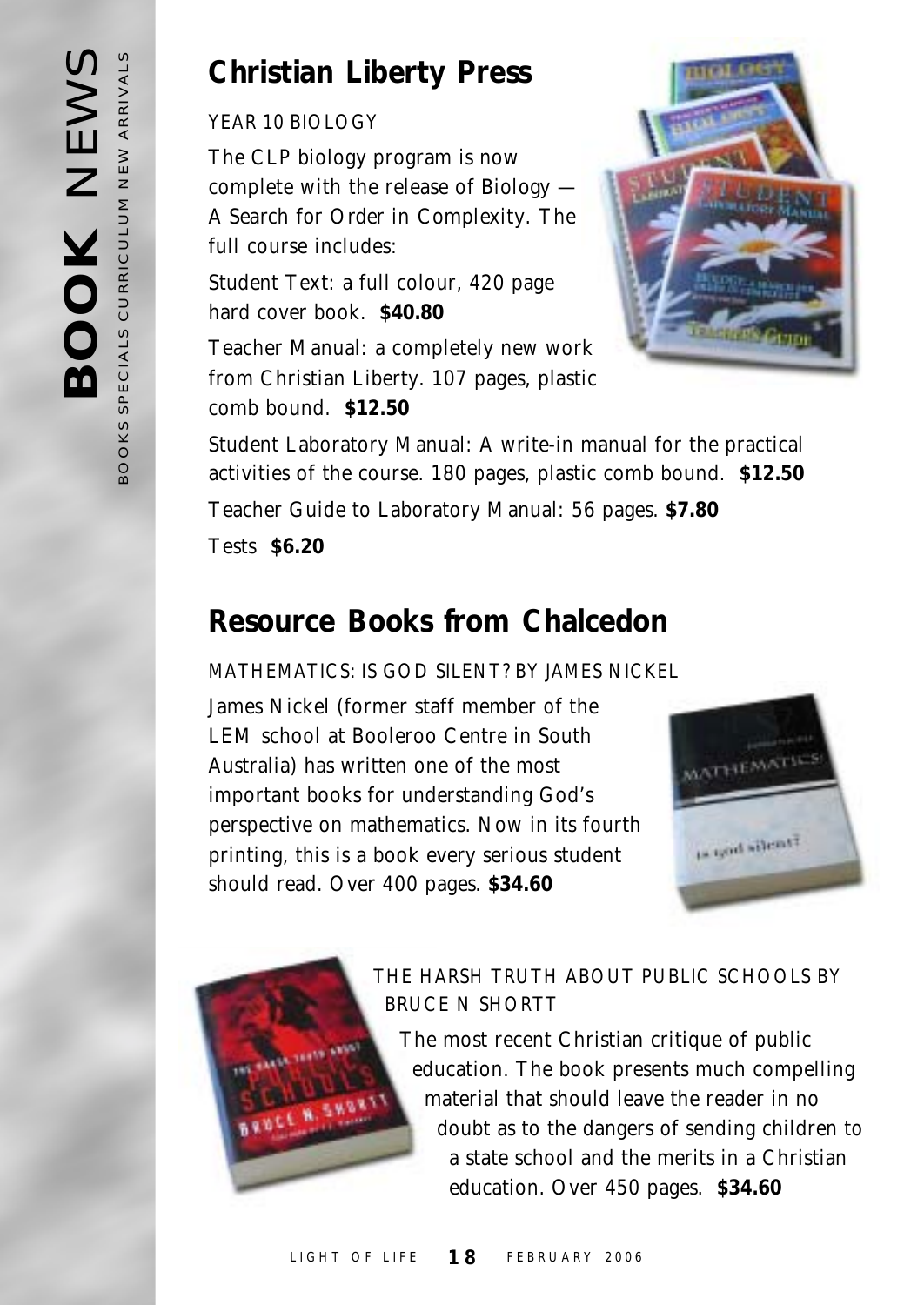

# LEM PHONICS **CORNER**

I am now back from India, after the unique and precious experience of living at the Naioth Children's home in Rajahmundry, Andra Pradesh.

It was so interesting to see how this large home was run and to see first hand the challenges the leadership face, and the enormity of the task of supplying their physical, emotional and spiritual needs. So many people who go there agree with my own perception that one feels a sense of peace in that place.

Observing the behaviour of the 320 orphans raised some interesting questions in my mind.

- How can they be so happy, when they own barely anything? Do the abundance of possessions (toys) make children vulnerable to envy, leading to bickering? The children all have a birthday. If some dates are not known they are given one. They are given some lollies on their birthday and taught to share by going around and giving one to the adults and their classmates.
- How can they sit in school and study for so long? We would think it cruel

to inflict that on our children, but these young people love study, revere it, and do not seem to be emotionally or physically damaged by the long hours.

- How much responsibility do we/should we give our children? The children (from the age of six) are responsible for tidying their room, packing away clothes and books and eating utensils, sweeping their rooms and bathing and grooming themselves. I saw older ones sometimes helping the younger ones, especially with hair ribbons. Dressed up in their school uniform they looked so neat and clean. Each individual also has to be responsible for their own washing, drying and folding of clothes. The heaviness of all this responsibility at so young an age, together with the large amount of study they do after school hours didn't seem to affect them negatively, but rather enhanced their sense of responsibility and order.
- Is discipline appropriate? The staff and the teachers agree that it is Biblical to punish with the rod, but at the same time the orphans are respected and loved, and counselled in Biblical behaviour. It doesn't seem to make the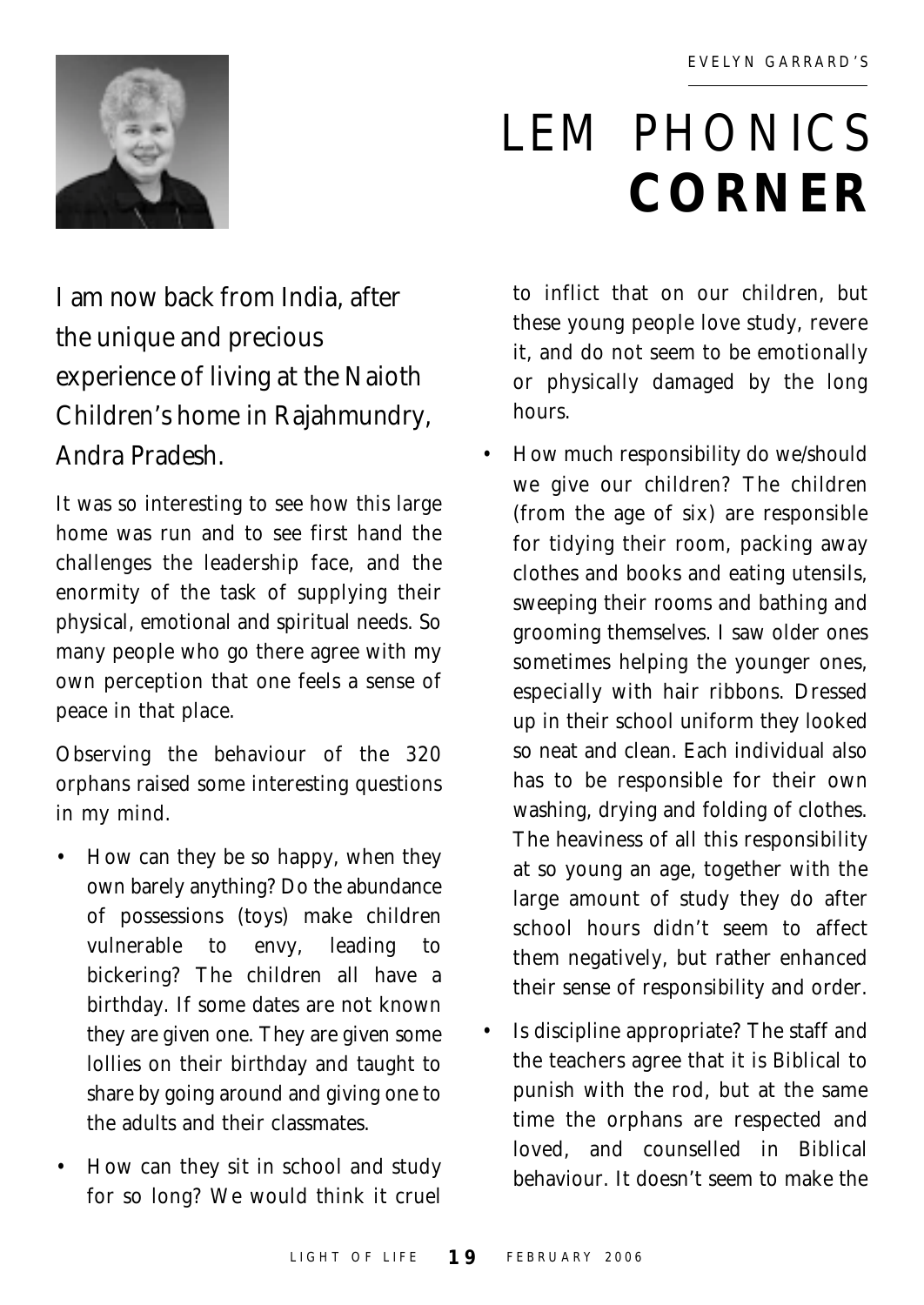children unhappy. In fact out of 320 children I saw one or two crying, but *never* found one actually whinging.

• Do we honour the aged? The motherin-law of Samuel Babu (the 'father' of the orphans) stays at the orphanage, periodically shifting between her two daughters. Despite being in ill health, each night she read the Bible to a few of the girls, teaching them the way of God. The children all respect and honour her. Are there ways we could help our aged relatives feel more needed by doing useful things like this that don't require too much physical exertion?

I learnt much from the sacrificial life the leaders and teachers in the orphanage exemplify. They work long hours for a meagre wage.

My main task there was to teach phonics to the school teachers. The year before they had a limited introduction to the method, but, as I feared, they were too apprehensive about it all to get started without more help. So this time I decided to stay longer and taught the children as well as the teachers. It was a good time and the English teachers there can now see how valuable the method can be in teaching the children English. Samuel Babu wants to pursue it further, hoping to find school teachers outside of the orphanage to do training sessions.

I taught the higher grade children who knew a few English words and could read a bit of English (albeit with terrible pronunciation and poor comprehension). While the teacher interpreted, I taught rules at the same time as teaching the phonograms, as soon as they knew enough to understand the rule. It worked well. Despite speaking very little and not understanding much of what I said, the students were very attentive and really enjoyed the lessons.

The two English teachers of those classes testified that during the lessons with the children they learnt so much more than in sessions just with the teachers and they have seen what value the phonics can be to them.

For myself the whole experience brought new understandings about how to teach English to people in Asian countries. They all have similar areas which need to be addressed.

Having now completed the *Pathway to Literacy* for older students who need remediation, and *The Book of Rules*, it seems God is asking me to focus more on this area of teaching. Pray for me as I try to get it all together amongst the many other things tugging at my time!

God bless you all,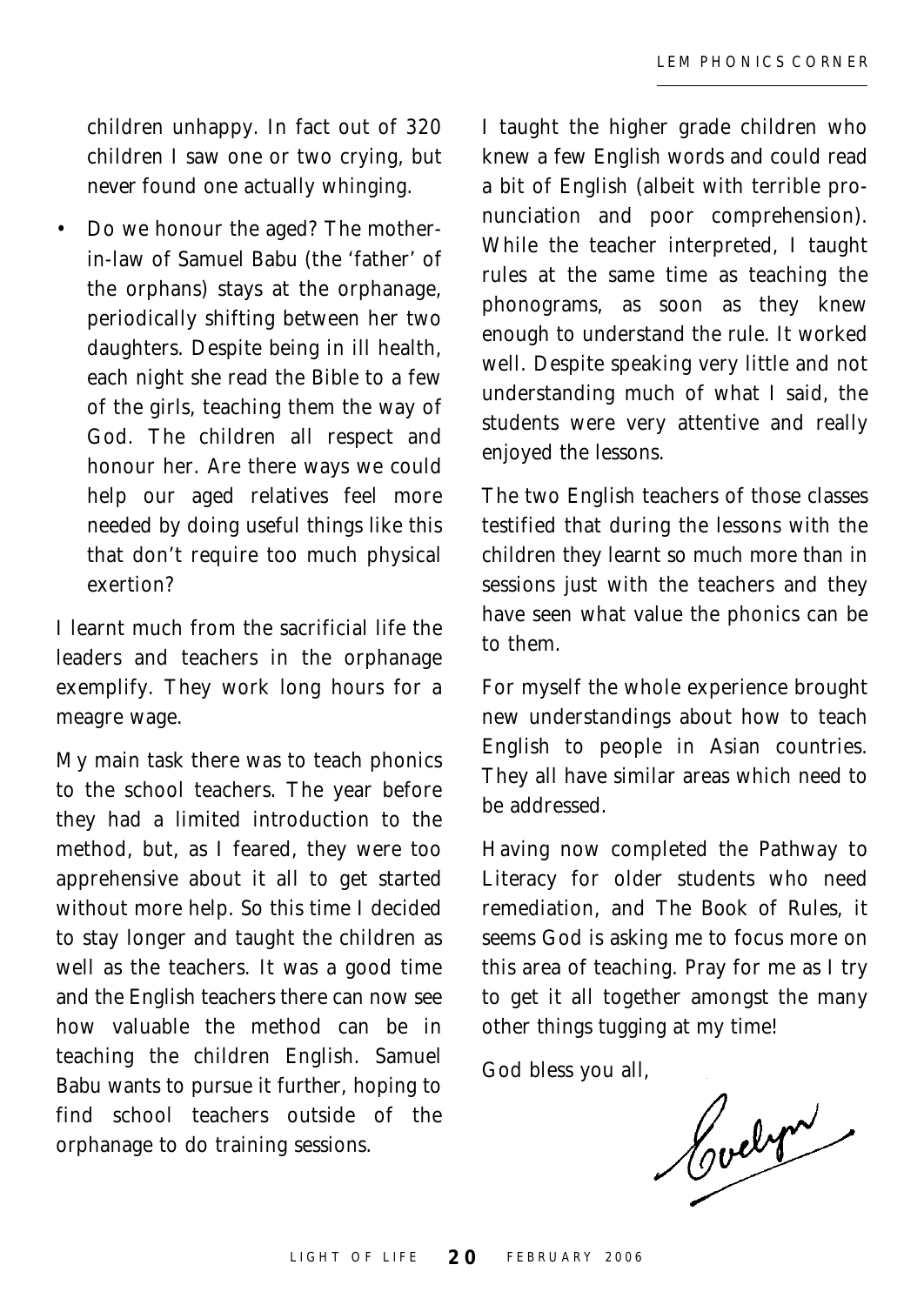# EVENT **CALENDAR**

COMING EVENTS SEMINARS PROGRAMMES UPDATES

**Note the number of the seminar you are interested in and tick the corresponding box on the registration form inside the back cover**



### **2006 Programme**

- 9:00 **Registration**
- 9:30 **Keynote Address**
- 10:30 **Morning Break**
- 11:00 **Elective sessions**
- 12:00 **Lunch**
	- 2:00 **Session Two**
	- 3:00 **Session Three**
	- 4:00 **Book Browse and Buy**
	- 5:00 **Close**

Children are welcome at all CHESS seminars, but they must be quiet and accountable to their parents at all times.

This programme is subject to change.

Details and registration forms for all seminars are available as PDF downloads on our website at **www.lem.com.au**. Just click 'CHESS' in the 'Quick Links' box on our homepage.

If you are interested in holding a CHESS seminar in your area please contact the LEM office on (02) 6259 3944.

|                      | <b>CHESS Seminars</b>            |
|----------------------|----------------------------------|
| 01) GEELONG, VIC     |                                  |
| Date                 | Tuesday 2 May                    |
| Venue                | <b>Belmont-Highton Baptist</b>   |
|                      | Church, 43 Mt Pleasant Rd,       |
|                      | <b>Belmont</b>                   |
| Cost                 | Single/Family: \$25/\$40         |
|                      | Earlybird (by 11 Apr): \$15/\$25 |
| Send to              | Jane Stewart-McDougall           |
|                      | PO Box 2070                      |
|                      | Grovedale Vic 3216               |
| Phone                | (03) 5241 5154                   |
|                      |                                  |
|                      | 02 MT GAMBIER, SA                |
| Date                 | Wednesday 3 May                  |
| Venue                | Mt Gambier Christian Centre      |
|                      | 15–27 Stafford St                |
| Cost                 | Single/Family: \$25/\$40         |
|                      | Earlybird (by 12 Apr): \$15/\$25 |
| $\mathcal{C}$ and to | Kylie Mullen                     |

*Send to* Kylie Mullen 15 Bellevale Crt Mt Gambier SA 5290 *Phone* (08) 8725 9983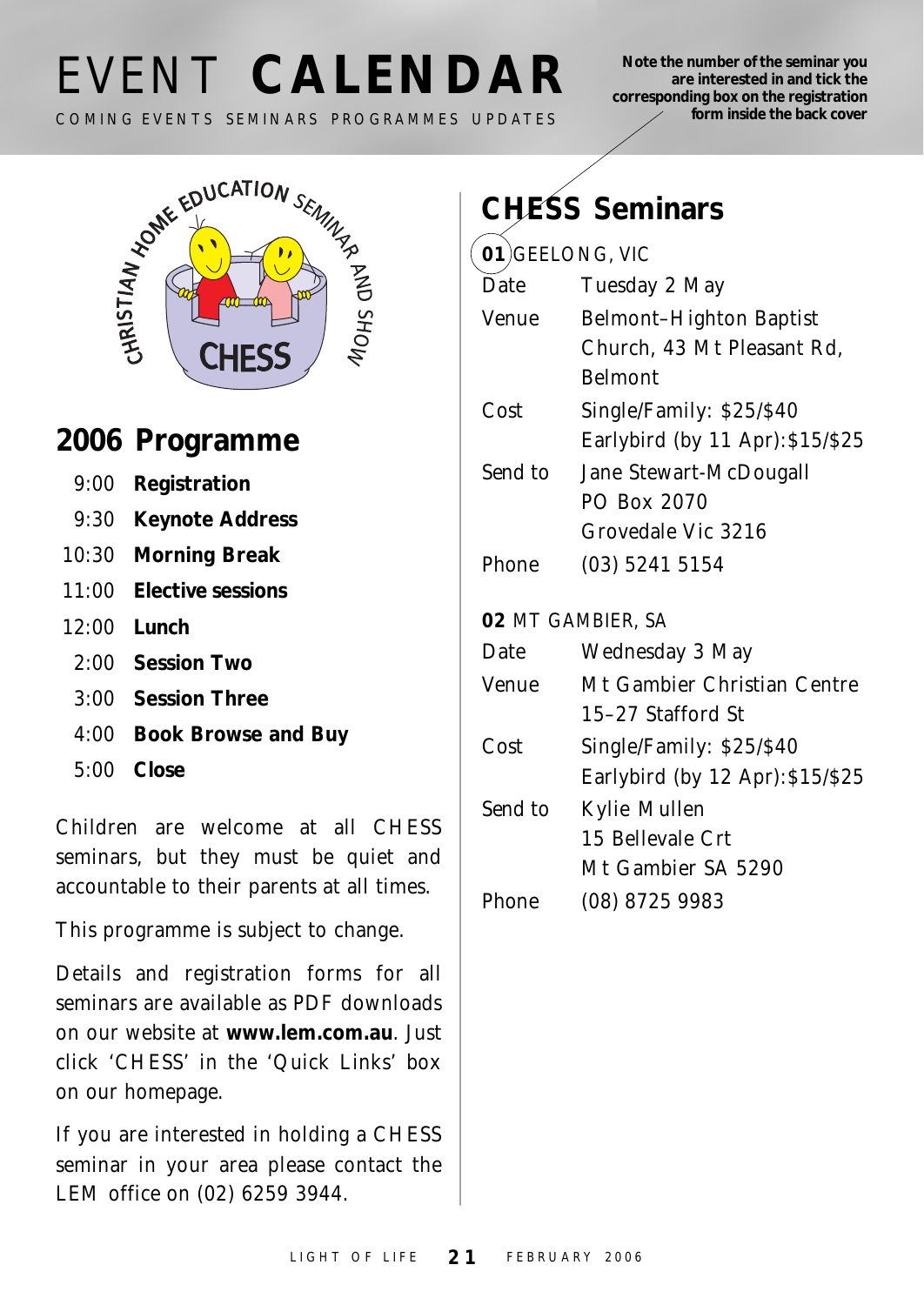**NORT CALENDAR** Note the number of the seminar you are interested in and tick the corresponding box on the registration form inside the back cover

| 03 ADELAIDE, SA |                                  |
|-----------------|----------------------------------|
| Date            | Saturday 6 May                   |
| Venue           | Sunrise Christian School         |
|                 | 95 Wattle St, Fullarton          |
| Cost            | Single/Family: \$25/\$40         |
|                 | Earlybird (by 15 Apr): \$15/\$25 |
| Send to         | Michael and Sue Whitrow          |
|                 | PO Box 123, Belair SA 5052       |
| Phone           | (08) 8278 7300                   |
|                 | 04 MELBOURNE, VIC                |
| Date            | Monday 12 June                   |
| Venue           | <b>Diamond Valley Baptist</b>    |
|                 | Church, 309 Diamond Creek        |
|                 | Road, Plenty                     |
| Cost            | Single/Family: \$25/\$40         |
|                 | Earlybird (by 22 May): \$15/     |
|                 | S25                              |
| Send to         | Kingsley Educational Pty Ltd     |
|                 | <b>PO Box 310</b>                |
|                 | Mt Waverley MDC Vic 3149         |
| <b>Phone</b>    | (03) 9544 8792                   |
| Email           | enquiries@kepl.com.au            |
| 05 HOBART, TAS  |                                  |
| Date            | Saturday 17 June                 |
| Venue           | <b>Salvation Army Hall</b>       |
|                 | <b>Blackmans Bay (TBC)</b>       |
| Cost            | Single/Family: \$25/\$40         |
|                 | Earlybird (by 27 May): \$15/     |
|                 | <b>S25</b>                       |
| Send to         | Lorraine Ward                    |
|                 | 7 Jessica Pl, Howden Tas         |
|                 | 7054                             |
| Phone           | (03) 6267 2359                   |

| 06 SYDNEY, NSW   |                                                                             |
|------------------|-----------------------------------------------------------------------------|
| Date             | Saturday 12 August                                                          |
| Venue            | Condell Park Christian School<br>29 Lancelot St (TBC)                       |
| Cost             | Single/Family: \$25/\$40<br>Earlybird (by 29 July): \$15/<br>\$25           |
| Send to          | Leanne Glen<br>6 Blackwattle Grove<br>Narellan Vale NSW 2567                |
|                  | Enquiries LEM, (02) 6259 3944                                               |
| 07 PERTH, WA     |                                                                             |
| Date             | Saturday 9 September                                                        |
| Venue            | Presbyterian Church                                                         |
|                  | 32 Bull Creek Dr, Bull Creek                                                |
| Cost             | Single/Family: \$25/\$40<br>Earlybird (by 19 Aug): \$15/<br>S <sub>25</sub> |
| Send to          | Rod and Leanne Ellis<br>246 Duckpond Rd<br>Wellard WA 6170                  |
| Phone            | (08) 9524 2505                                                              |
| 08 BRISBANE, QLD |                                                                             |
| Date             | Saturday 7 October                                                          |
| Venue            | <b>TBA</b>                                                                  |
| Cost             | Single/Family: \$25/\$40<br>Earlybird (by 16 Sep): \$15/\$25                |
| Send to          | <b>Ken Evans</b><br>24 Owens St<br>Boronia Heights Qld 4124                 |
| Phone            | $(07)$ 3809 4980                                                            |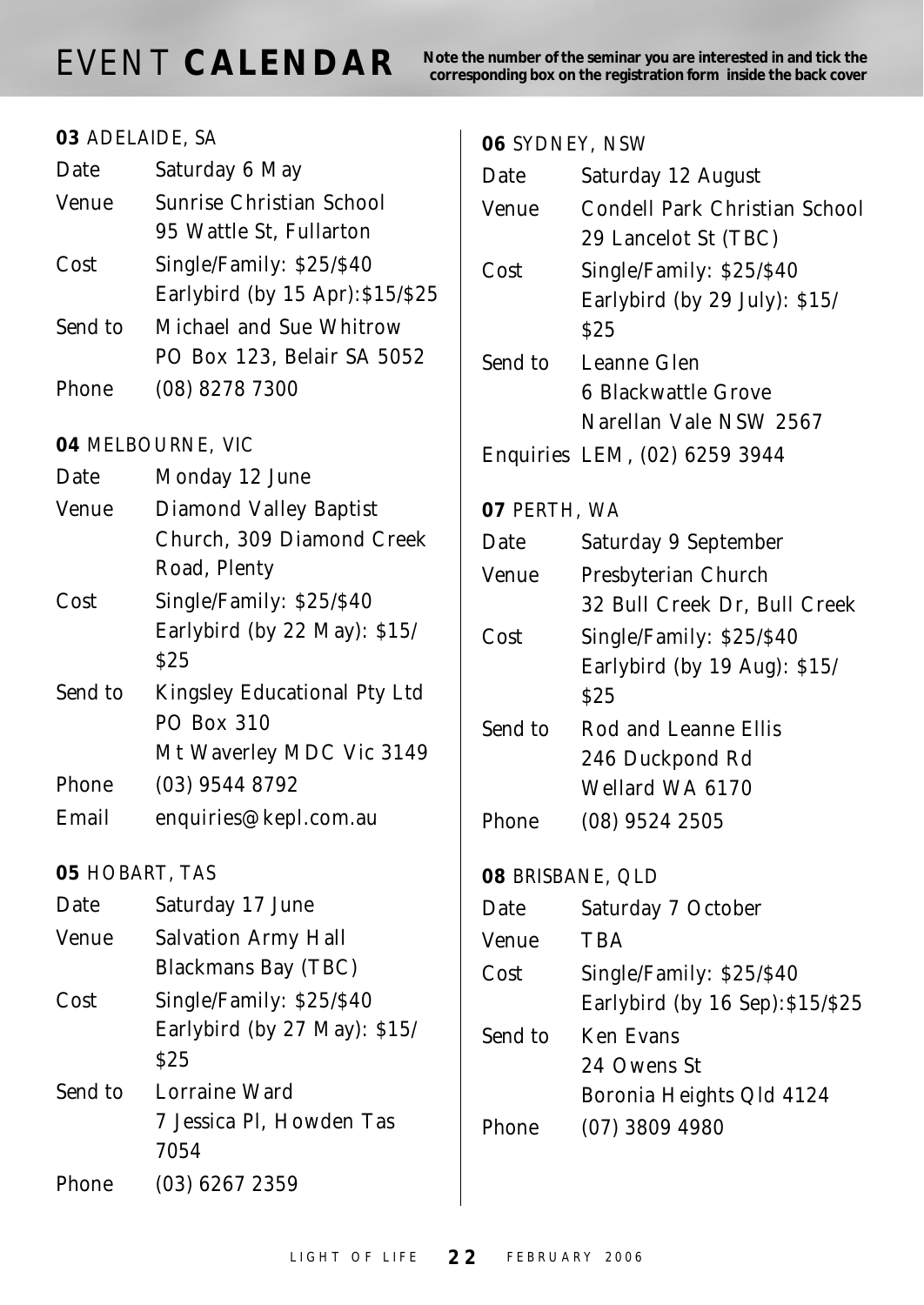#### **09** TOWNSVILLE, QLD

| Date  | Tuesday 10 October                                       |
|-------|----------------------------------------------------------|
| Venue | TBA                                                      |
| Cost  | Single/Family: \$25/\$40<br>Earlybird (by 19 Sep): \$15/ |
|       |                                                          |

\$25

*Send to* TBA

### **CHESS Book Displays**

Book displays provide an opportunity for 'hands on' browsing of LEM's books and resources. Unfortunately Kingsley Educational will not be attending the book displays.

Registration is not required.

| MILDURA, VIC |                                    |
|--------------|------------------------------------|
| Date         | Monday 9 May, 1-5 pm               |
| <i>Venue</i> | Living Waters Com. Church          |
| Cost         | Free                               |
|              | Enquiries Richard and Dale Vaughan |
| <b>Phone</b> | $(03)$ 5022 8319 or                |
|              | 0402 052 335                       |



## **New Pathway to Literacy Seminars**

*Pathway to Literacy* is a programme in LEM Phonics designed specially for tutoring older and remedial students. The **Pathway to Literacy Seminar** is designed to equip teachers and parents to teach the programme effectively.

#### **10** CANBERRA

*Instructor* Evelyn Garrard

| <i>Dates</i> | Mon 15 - Wed 17 May 2006 |  |  |  |  |  |
|--------------|--------------------------|--|--|--|--|--|
|--------------|--------------------------|--|--|--|--|--|

- *Venue* LEM Offices 200 Florey Drive, Charnwood
- *Cost* \$375 per person including the *Pathway to Literacy* Teacher's Manual. Deposit of \$50 per person required with registration.

#### *Earlybird* \$325 by 1 May

*Prerequisites*

Participants must pre-learn the 75 phonograms — a CD and explanatory notes will be sent upon registration. *Send to* LEM 200 Florey Drive Charnwood ACT 2615 *Phone* (02) 6259 3944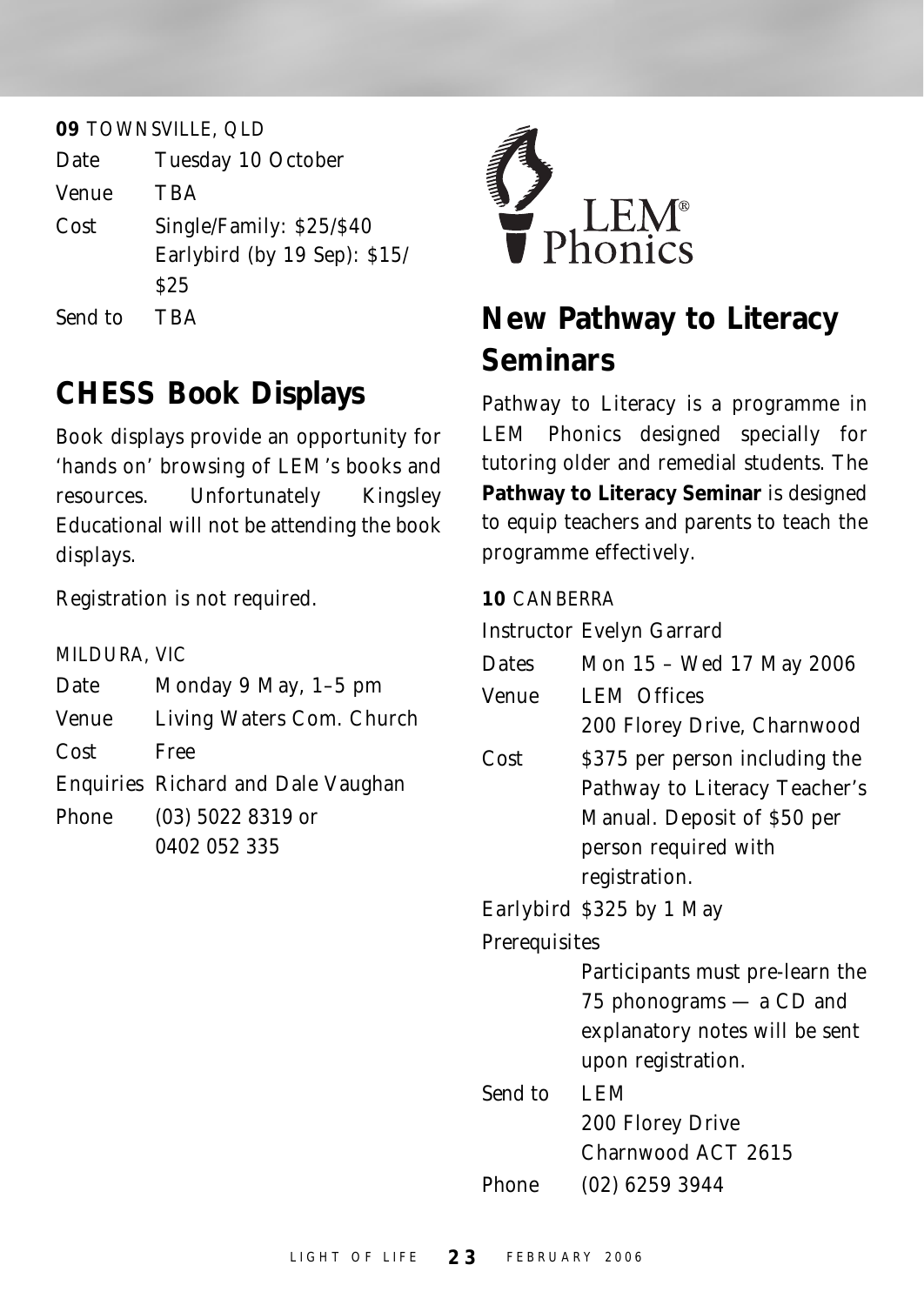

# SEMINAR REGISTRATION

| Name    |       |  |
|---------|-------|--|
| Address |       |  |
|         |       |  |
| Phone   | Email |  |

#### I AM REGISTERING FOR:

#### **CHESS Seminars**

Tick the box of the seminar you wish to attend and return to the address listed in the event calendar Cheques payable to *CHESS* for all

seminars

**01 Geelong**

**02 Mt Gambier**

- **03 Adelaide**
- **04 Melbourne**
- **05 Hobart**
- **06 Sydney**
- **07 Perth**
- **08 Brisbane**
- **09 Townsville**

#### **LEM Phonics Seminars**

Please tick the box and return to the address listed in the event calendar

**10 Canberra**

Cheques payable to *Light Educational Ministries*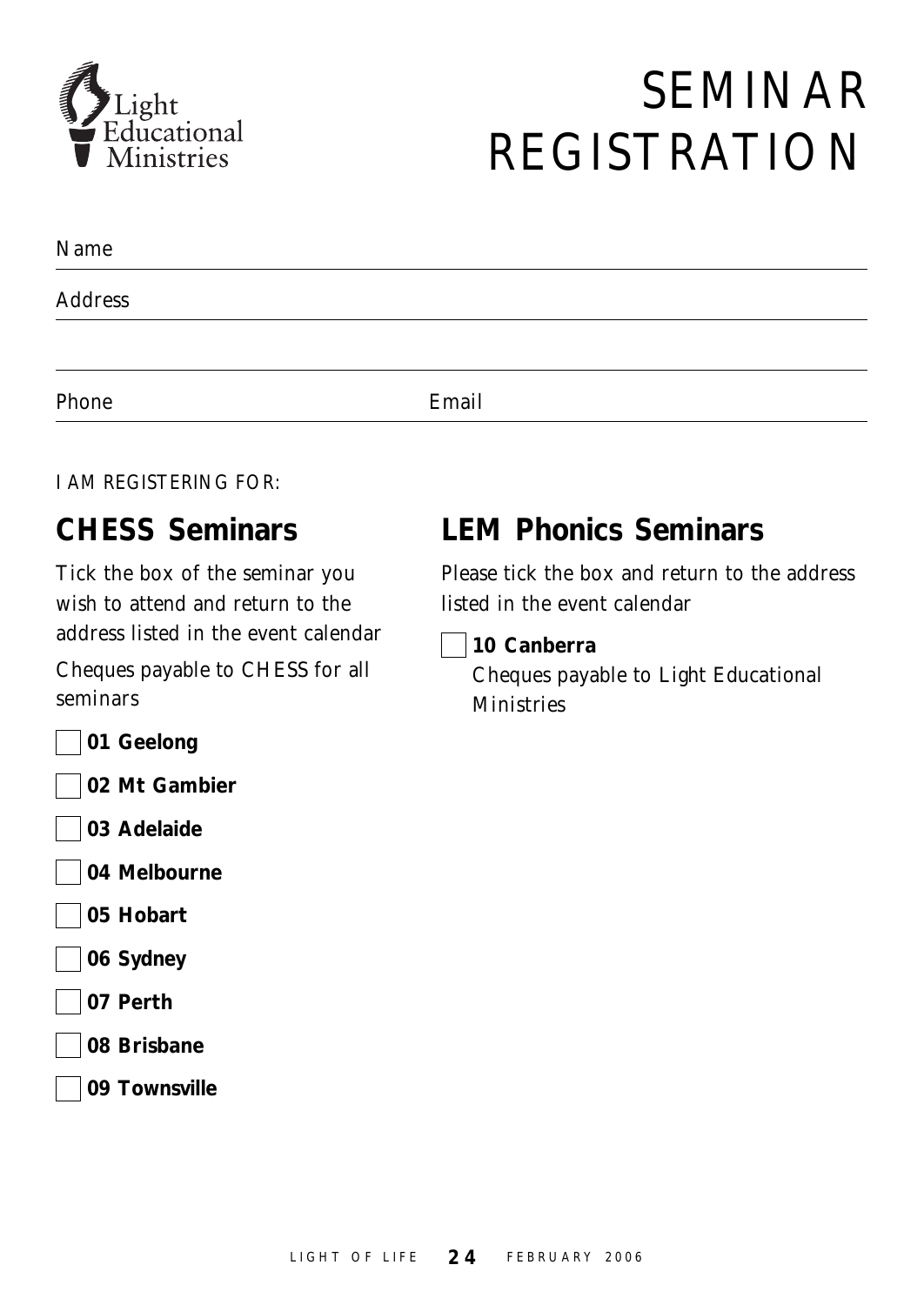# Have you clicked lately?

## **LEM's website is better than ever!**

A WEALTH OF INFORMATION Find out about the organisation, our resources, home education, LEM Phonics and LEM Publications.

#### DOWNLOADABLE RESOURCES

- Searchable, printable, current versions of our three catalogues
- Curriculum information book
- Registration forms for all conferences and seminars
- Booklets on LEM Phonics and Home Education
- *Light of Life* magazine

#### SECURE ONLINE SHOPPING

Save time and fuss by ordering securely over the internet. Browse-and-click, search our titles, or enter catalogue numbers. You can even save your order and retrieve it later.

# **Visit soon at** www.lem.com.au



*The 'Welcome Page' contains all the latest news, quick links to our most popular areas, and information on our latest products.*

| <b>Christmas Electron</b>         |   |                    |  |
|-----------------------------------|---|--------------------|--|
| 120<br>İ<br>t<br>$\sim$<br>İ<br>İ | - | -<br>×<br>-11<br>٠ |  |
| Ē                                 |   |                    |  |

*The tabbed design of our online order form allows you to browse or search our complete catalogue whilst ordering.*



*All LEM-produced materials are available to browse (with pictures) and place in your shopping trolley with one click. Many publications have 'flick through' PDF files showing sample pages of the books.*